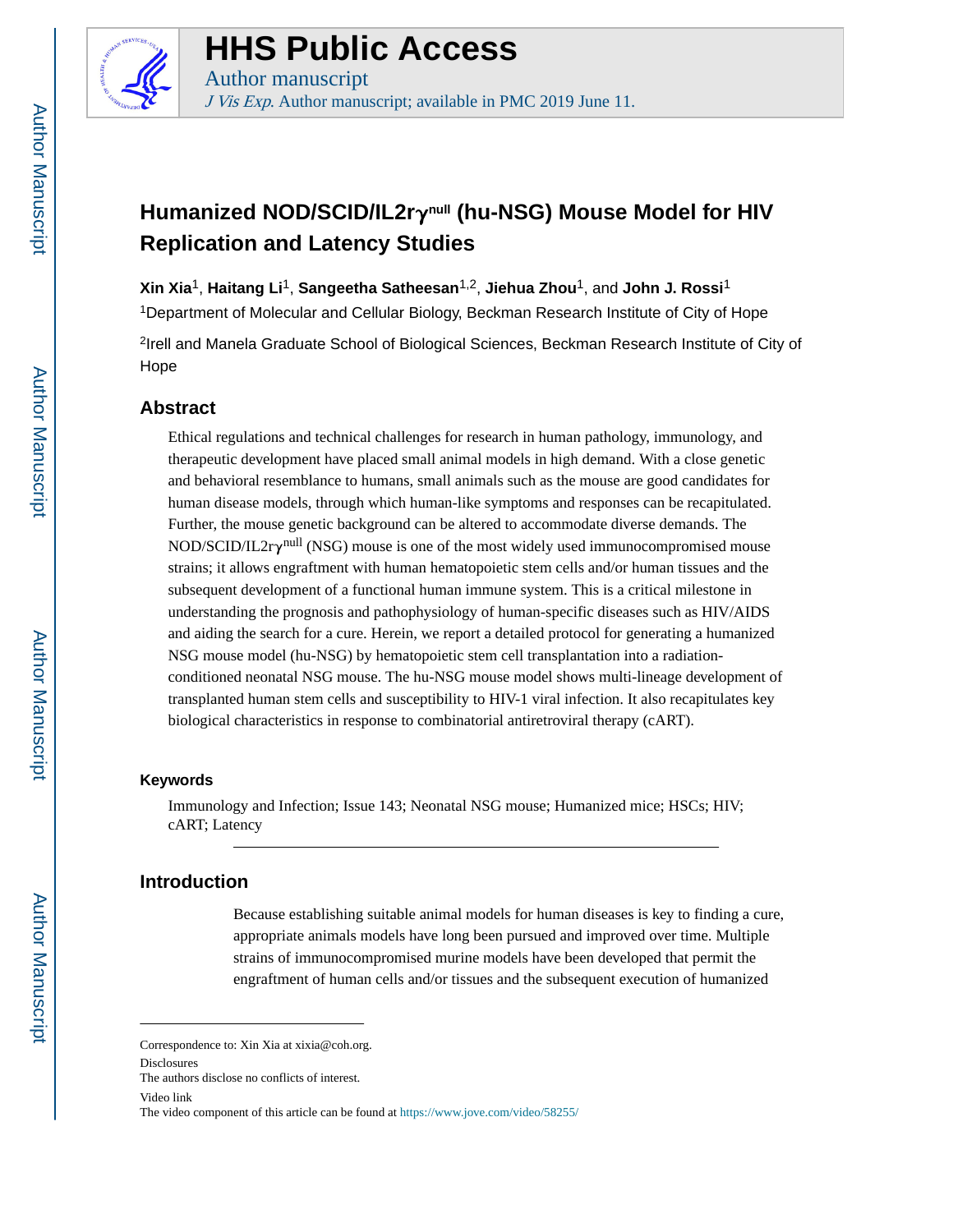Acquired immune deficiency syndrome (AIDS) resulting from infection with human immunodeficiency virus (HIV) is one example. Prior to the establishment of humanized mouse models, ethical and technical limitations confined HIV/AIDS preclinical animal studies to non-human primates<sup>3</sup>. However, the high expenses and requirements for specialized care for such animal hinder HIV/AIDS studies in typical academic settings. HIV primarily infects human CD4+ T-cells and impacts the development and immune responses of other human immune cells such as B-cells, macrophages, and dendritic cells<sup>6</sup>; therefore, small animal models transplanted with functional human immune systems are in high demand.

A breakthrough came in 1988, when CB17-scid mice with a *Prkdc<sup>scid</sup>* mutation were developed and showed successful engraftment of the human immune system<sup>1</sup>. The *Prkdc<sup>scid</sup>* mutation results in defective T- and B-cell functions and an ablated adaptive immune system in mice, thereby enabling the engraftment of human peripheral blood mononuclear cells (PBMCs), hematopoietic stem cells (HSCs), and fetal hematopoietic tissues<sup>7,8</sup>. Nonetheless, low levels of engraftment are frequently observed in this model; possible causes are 1) residual innate immune activity modulated via natural killer (NK)-cells and 2) the late-stage development of mouse T- and B-cells (leakiness)<sup>5</sup>. The subsequent development of the nonobese diabetic (NOD)-scid mouse model achieved dramatic down-regulation of NK-cell activity; thus, it is able to support a higher level and more sustainable engraftment of human immune system components<sup>9</sup>. To further suppress or impede development of innate immunity, mouse models bearing truncation or total knockout of the interleukin-2 receptor  $\gamma$ -chain (ll2rg) in the (NOD)-*scid* background were established. ll2rg, also known as common cytokine-receptor γ-chain, is an indispensable component of various cytokine receptors<sup>10,11,12,13</sup> Strains such as NOD.Cg-*Prkdc<sup>scid</sup>ll2rg<sup>tm1Wji</sup>* (NSG) and NODShi.Cg-Prkdc<sup>scid</sup>II2rg<sup>tm1Sug</sup> (NOG) present robust disruption of mouse cytokine signaling and complete ablation of NK-cell development, in addition to severe impairment of adaptive immunity14,15,16 .

Three humanized mouse models bearing a *scid* mutation and ll2rg knockout are frequently employed in HIV/AIDS research: the BLT (Bone marrow/Liver/Thymus) model, the PBL (Peripheral Blood Leukocyte) model, and the SRC (SCID Repopulating Cell) model<sup>3</sup>. The BLT model is created via surgical transplantation of human fetal liver and thymus under the mouse kidney capsule accompanied with intravenous injection of fetal liver  $HSCs<sup>3,17,18</sup>$ . The BLT mouse model offers high engraftment efficacy, development of human hematopoietic cells in all lineages, and establishment of a strong human immune system; additionally, Tcells are educated in a human autologous thymus and exhibit HLA-restricted immune responses4,5,17,19. However, the requirement for surgical procedures remains the major drawback of the BLT model. The PBL mouse model is established by intravenous injection with human peripheral lymphoid cells. The PBL model offers convenience and yields successful T-cell engraftment, but its application is limited due to insufficient B-cell and myeloid cell engraftment, low engraftment levels overall, and the onset of severe graftversus-host disease  $(GVHD)^{3,20}$ . The SRC mouse model is established through injection of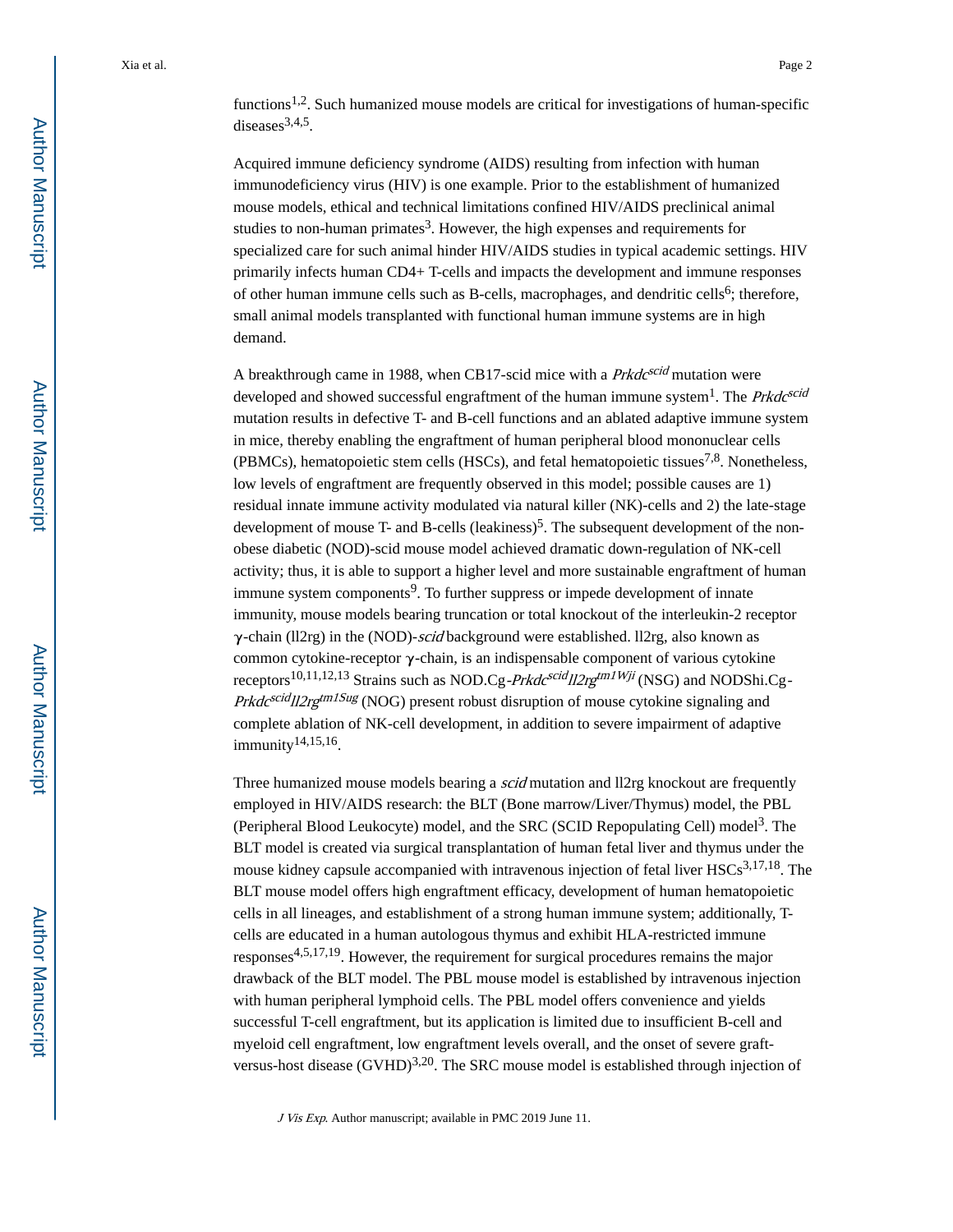human HSCs into newborn or young adult SCID mice. It exhibits average engraftment efficiency above 25% (assessed as peripheral blood CD45 percentage) and supports the multiple-lineage development of injected HSCs and the elaboration of an innate human immune system. However, the limitation of the SRC model is that the T-cell response is mouse H2-restricted instead of human HLA-restricted<sup>14,21</sup>.

The SRC mouse model is considered a facile and reliable model for preclinical HIV/AIDS small animal studies, exemplified by the consistent engraftment of a human immune system and successful hematopoietic development. We previously reported the establishment of a NSG Hu-SRC-SCID (hu-NSG) mouse model and described its application in HIV replication and latency studies<sup>22,23,24</sup>. This hu-NSG mouse model exhibits high levels of bone marrow homing, susceptibility to HIV infection, and recapitulation of HIV infection and pathogenesis. Additionally, the hu-NSG mouse model responds appropriately to combinatorial antiretroviral therapy (cART) and recapitulates plasma viral rebound upon cART withdrawal, confirming the establishment of an HIV latency reservoir<sup>25,26,27</sup>. This HIV latency reservoir is further substantiated by the production of replication-competent HIV viruses ex vivo induced by human resting CD4+ T-cells isolated from infected and cART-treated hu-NSG mice.

Herein, we describe the detailed protocol for establishment of the hu-NSG mouse model from neonatal NSG mice, including procedures related to HIV infection and cART treatment for latency development. We expect this protocol to offer a new set of approaches in HIV animal studies regarding HIV virology, latency, and treatment.

#### **Protocal**

All animal care and procedures have been performed according to protocols reviewed and approved by the City of Hope Institutional Animal Care and Use Committee (IACUC) held by the principal investigator of this study (Dr. John Rossi, IACUC #12034). Human fetal liver tissue was obtained from Advanced Bioscience Resources (Alameda, CA), a nonprofit organization, in accordance with federal and state regulations. The vendor has its own Institutional Review Board (IRB) and is compliant with human subject protection requirements. Human PBMCs are isolated from discarded peripheral blood specimens from anonymous healthy donors from City of Hope Blood Donor Center (Duarte, CA), with no identification regarding age, race, gender, or ethnicity. IRB#/REF#: 97071/075546

#### **1. General Aseptic Practice**

- **1.** Perform tissue culture experiments in designated laminar flow cabinets.
- **2.** Keep tissue culture medium and supplements under sterile conditions and filter using a 0.22-μm filtration unit prior to use.
- **3.** Preserve prepared human HSCs in sterile tubes and keep on ice until injection.
- **4.** As a result of severe immune deficiency, handle NSG mice aseptically. Wear a disposable surgery gown, hair cap, face mask, shoe covers, and gloves to prevent contamination. Sanitize the bench surface, irradiation holder, and induction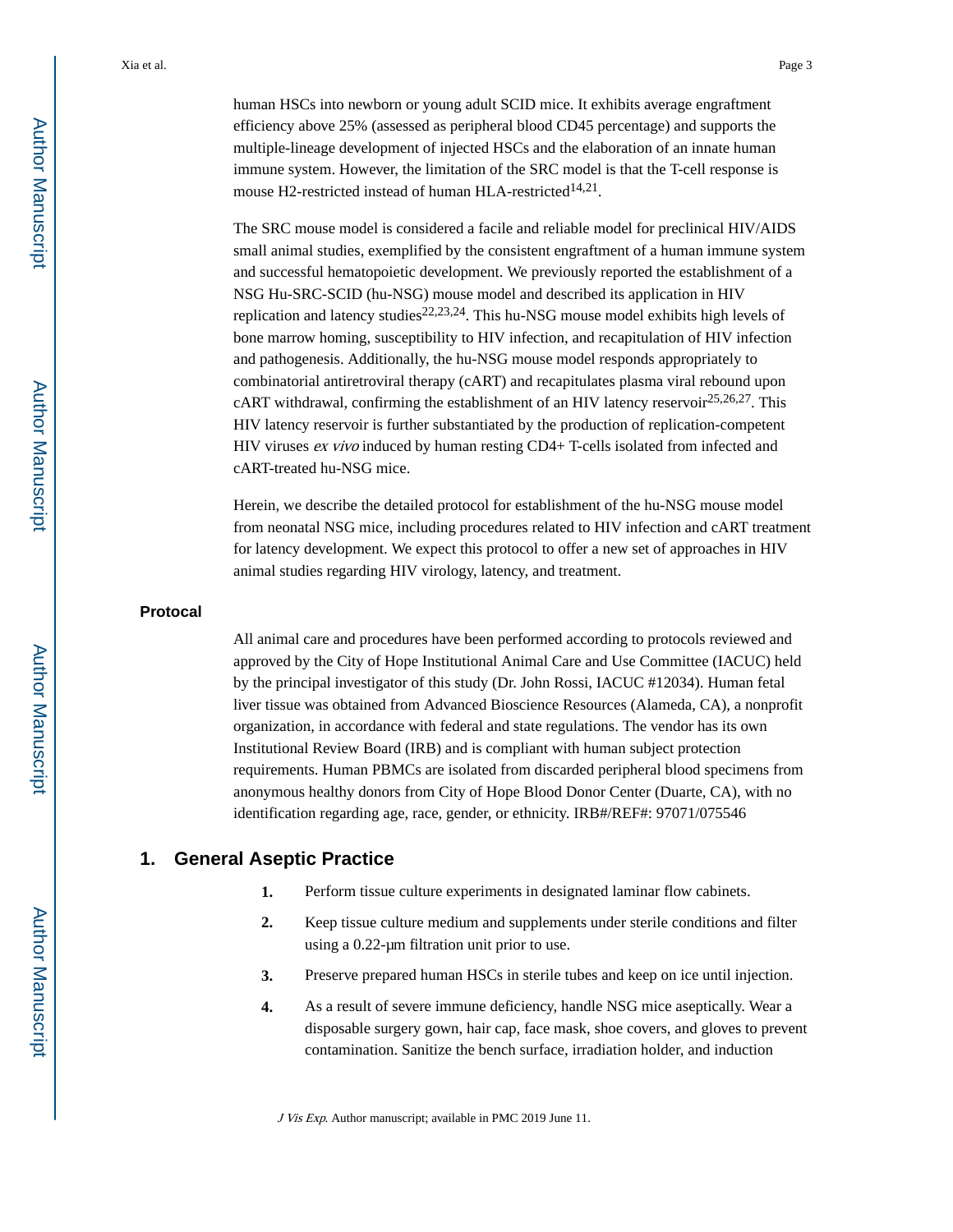chamber for anesthesia with chlorine dioxide based sterilant ( $e.g.,$  Clidox) before and after experiments.

- **5.** Apply petroleum-based eye ointment after retro-orbital bleeding to prevent dry eyes.
- **6.** Change to antibiotic-containing diet to prevent infection due to retro-orbital bleeding.

## **2. Handling HIV Virus, Infected Rodents, and Virus-containing Blood/ Tissue Samples**

CAUTION: HIV is a class 3 human pathogen; the handling rules must be followed exactly.

- **1.** Handle HIV virus-containing samples in a designated BSL2+/3 laboratory space. Lock virus-containing reagents securely in a secondary container during transportation. Disinfect the outer surface of all containers by thorough wiping with 10% bleach and isopropanol prior to transportation.
- **2.** Keep all virus-containing wastes in designated waste containers with 2–3 layers of biohazardous waste bags. Prior to waste disposal, disinfect by generously spraying the waste with iodine/ethoxylated nonylphenol solution (e.g., Wescodyne) and autoclave.
- **3.** Wear personal protective equipment: hair cap, face cover, anti-splash face shield, shoe covers, disposable surgery gown, and double-layer gloves.
- **4.** Handle infected rodents with extreme caution. Conduct injections and blood collections while mice are under anesthesia (Steps 5.1–5.2, 6.3–6.5, 7.3, and 8.1– 8.2).

## **3. Isolation of Hematopoietic Stem Cells**

- **1.** Prepare collagenase/dispase solution for tissue digestion.
	- **1.** Dissolve collagenase/dispase powder to make stock solution at a concentration of 100 mg/mL, and store collagenase/dispase stock solution in 150 μL aliquots at −20 °C.
	- **2.** For working collagenase solution, dilute 150 Μ<sup>L</sup> of collagenase/dispase stock with 15 mL of RPMI 1640 supplemented with 10% FCS and 1% penicillin/streptomycin.

NOTE: The final concentration of collagenase/dispase for tissue digestion is 1 mg/mL.

**2.** With a sterile razor blade, cut fetal liver tissue (16–24 weeks gestation) into small pieces (approximately  $2-3$  mm<sup>3</sup> in size) followed by digestion with collagenase/dispase solution (1 mg/mL) for 30 minutes at room temperature. Adjust the volume of digestion solution so that all tissue pieces are fully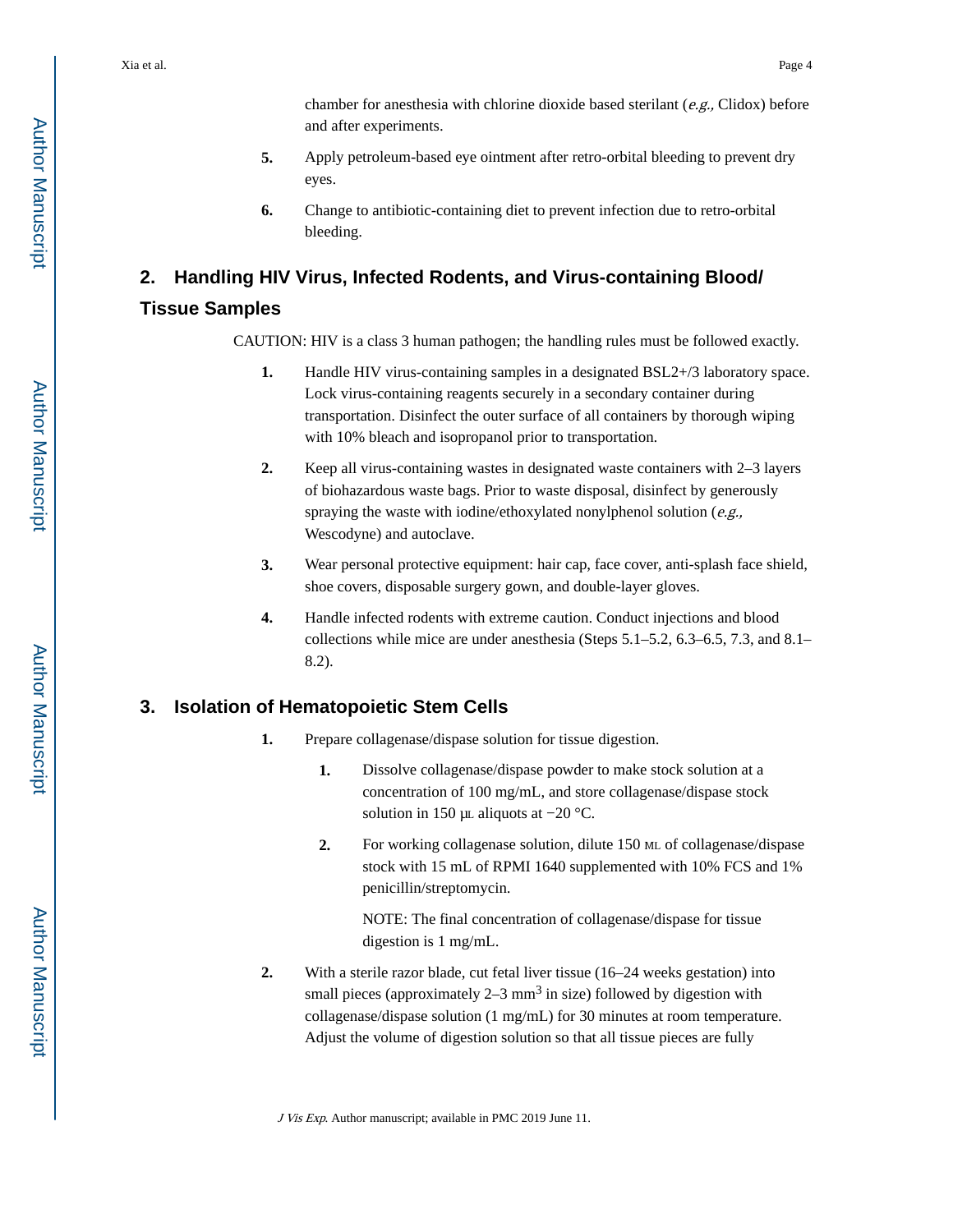- **3.** Pass the digestion mixture through a 70-μm sterile nylon mesh filter to acquire a single cell suspension.
- **4.** Enrich for CD34+ HSCs using a MACS system per manufacturer's instruction.
- **5.** Count the viable percentage of enriched CD34+ HSCs using a hemacytometer<sup>28</sup> and proceed to intrahepatic injection into neonatal NSG mice.
- **6.** Freeze the remaining enriched CD34+ HSCs in freezing media (e.g., CryoStor CS2) and preserve cells in a liquid nitrogen tank. Upon future use, recount the viable percentage of thawed CD34+ HSCs prior to injection. With the use of freezing media, post-thaw viability is between 80 to 90%.

## **4. Intrahepatic Injection of Human CD34+ HSCs in Neonatal NSG Mice**

NOTE: Neonatal NSG mice 2–3 days from birth are most suitable for this procedure, as they are strong enough to endure irradiation at half-lethal dose, while young enough to have totally impaired immune systems. No anesthesia is required for the HSC injection.

**1.** Place the whole litter of neonatal NSG mice (typically 5–10 mice, both genders) in a sterile pie-shaped irradiation cage and expose to a total dose of 200–250 cGy gamma-ray radiation from a Caesium-137 radiation source. Ensure that radiation dose is within the range, as significant weight loss or even death can be observed when NSG mice are exposed to high doses of irradiation.<sup>12</sup>

NOTE: Radiation is a health hazard, personal protection against radiation should be taken.

**2.** Following irradiation, inject each neonatal NSG mouse with  $5 \times 10^5$  viable human CD34+ HSCs using a syringe/needle setup (Figure 1). Directly inject cells into the liver.

## **5. Engraftment Validation Through Retro-Orbital Bleeding and Flow Cytometry Analysis**

- **1.** At 10–12 weeks post-HSC injection, anesthetize mice using an isoflurane/ oxygen inhalation apparatus. Adjust the oxygen flow to maintain isoflurane percentage at 4–5%. Anesthesia takes 3–5 minutes, depending on individual mouse. Properly anesthetized mice show a slow and deep breathing pattern, and no reaction to toe-pinching stimulation.
- **2.** Collect 50–100 μL of peripheral blood from each mouse through retro-orbital sampling<sup>28</sup>. Store blood samples in K2EDTA or heparinized blood collection tubes to prevent coagulation.

NOTE: Blood collection tubes are required to have anticoagulant coating so that mouse PBMCs can be isolated from whole blood for flow cytometry analysis.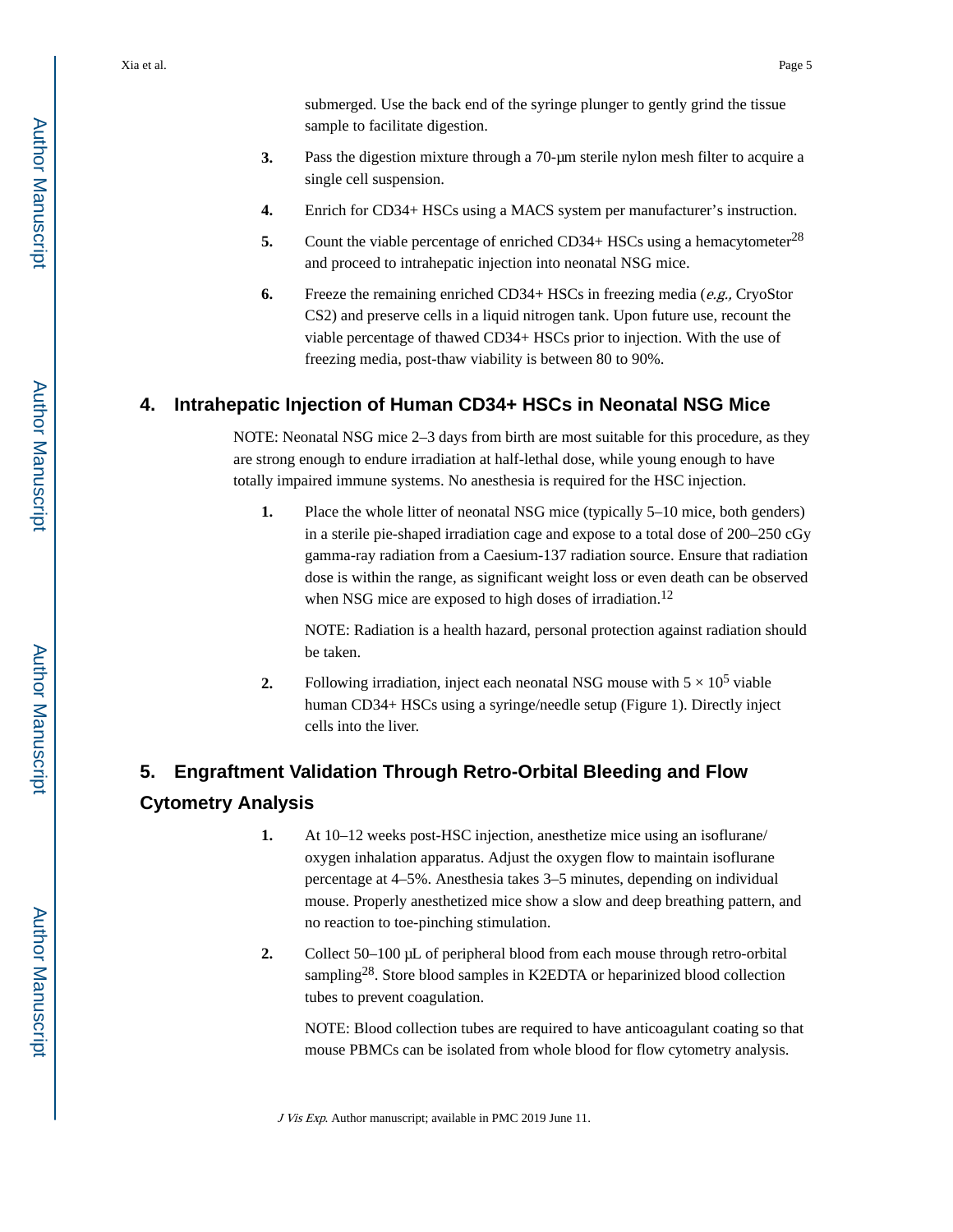EDTA is known to inhibit enzymatic reactions such as PCR and qRT-PCR; thus, if downstream enzymatic reactions are required, use a heparinized blood collection apparatus.

- **3.** Centrifuge blood samples at  $2,000 \times g$  for 20 minutes at 4 °C to pellet blood cells.
	- **1.** Transfer the plasma supernatants to new microcentrifuge tubes after centrifugation and store at −80 °C if cytokine analysis is required.
	- **2.** Lyse the red blood cells (RBCs) within the blood cell pellet at room temperature for 10 minutes using Red Blood Cell Lysis Buffer (Table of Materials).

NOTE: If plasma samples are not required, directly lyse the whole blood with lysis solution without centrifugation.

- **4.** Pellet remaining blood cells after RBC lysis at  $300 \times g$  for 5 minutes at 4 °C; aspirate the supernatant. Wash the cell pellets with 0.01 % BSA containing DPBS, centrifuge at  $300 \times g$  for 5 minutes at 4 °C and aspirate supernatant. Repeat the washing step one more time.
- **5.** Block cells with 100 μL of 1× blocking cocktail (Table 3 for recipe) for 20 minutes at 4 °C.
- **6.** After blocking, directly add each antibody solution into the cell suspension at a concentration of  $2 \mu L/10^6$  cells and incubate at 4 °C for 30 minutes. Antibodies for engraftment validation are: anti-human CD45 (leukocytes, RRID: AB\_2732068), anti-human CD3 (T-cells, RRID: AB\_396896), anti-human CD4 (helper T-cells, RRID: AB\_397037), anti-human CD8 (cytotoxic T-cells, RRID: AB\_2722501), anti-human CD14 (monocytes, RRID: AB\_10373536), and antihuman CD19 (B-cells, RRID: AB\_10373382). For suggested flow panel, please see Table 4 and Table of Materials for catalog numbers, RRIDs and lot numbers.

NOTE: Antibody staining in blocking solution eliminates non-specific binding of the anti-human antibodies toward mouse surface markers, as several surface markers share homology between human and mouse.

- **7.** Isolate human PBMCs from healthy donors and prepare single-stained flow cytometry compensation controls using purified human PBMCs. Alternatively, use fluorescence-labeled microspheres as compensation controls<sup>29</sup>.
- **8.** Analyze the peripheral blood samples using a flow cytometer and quantify the percentage of human CD45+ cells, human CD3+ cells, human CD14+ cells, and human CD19+ cells from total peripheral blood cells.
	- **1.** For downstream HIV infection and latency studies, calculate the percentage of CD4+ T-cells and CD8+ T-cells within the CD3+ cells.

NOTE: Typically, a CD4:CD8 ratio between 1.5 and 2.5 is observed prior to HIV infection<sup>30</sup>.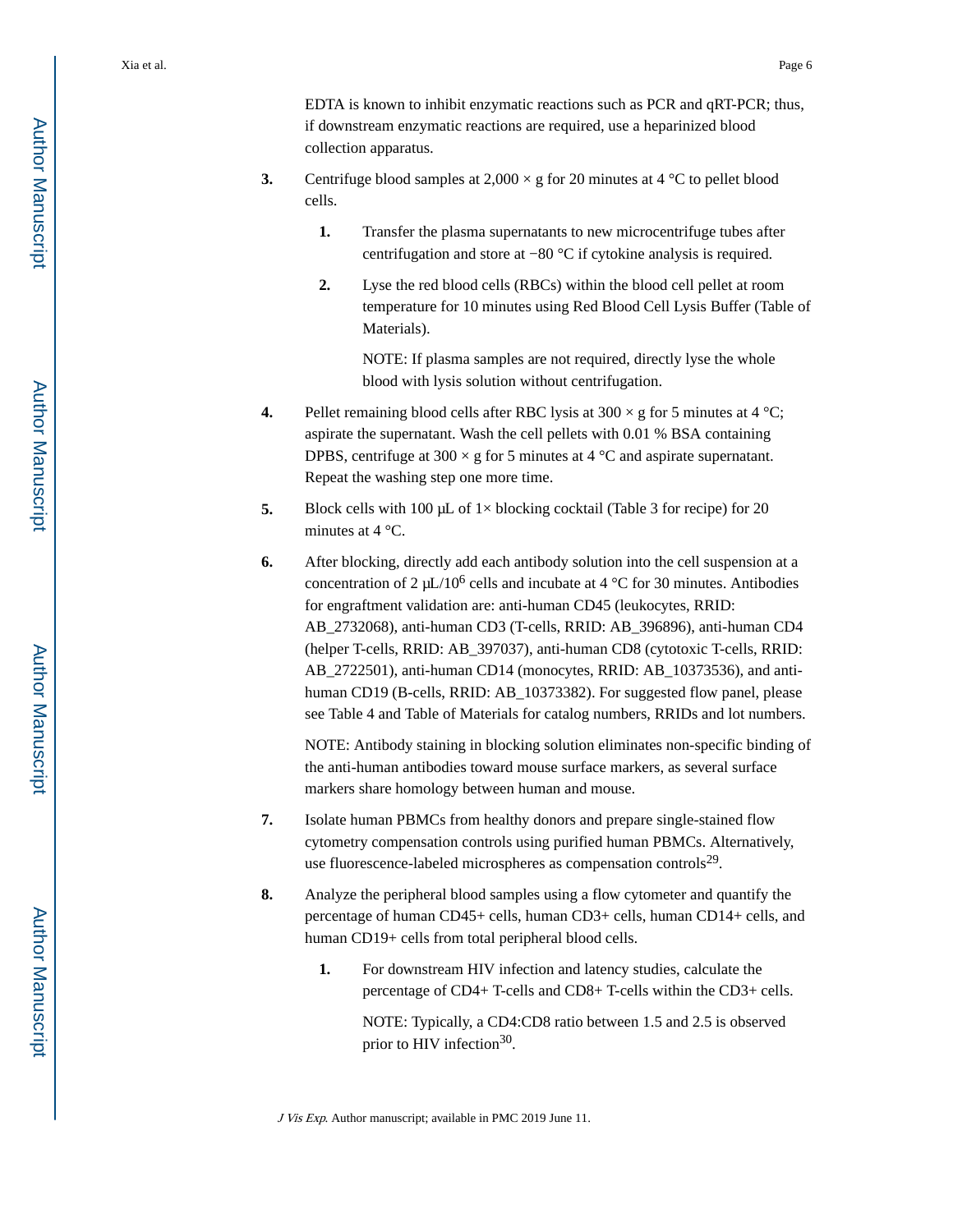## **6. Analysis of HIV Infection of hu-NSG Mice and Plasma Viral Load Using qRT-PCR**

- **1.** Propagate HIV BaL viral stock in human PBMCs from healthy donors, harvest at day 10 post-infection, and titrate using  $p24$  ELISA kit<sup>31</sup>.
- **2.** Select hu-NSG mice with more than 20% human CD45+ cells in the peripheral blood for HIV infection.
- **3.** Anesthetize hu-NSG mice using an isoflurane/oxygen inhalation apparatus (Step 5.1).
- **4.** After confirming animal is anesthetized, inject HIV BaL virus at a dose of 200 ng of p24 per mouse through intraperitoneal route.

NOTE: Be extremely cautious with the needle, do not reuse needles, and discard immediately after use into designated sharp container. Disinfect the area of injection after virus administration.

- **5.** Three weeks post-infection, anesthetize hu-NSG mice and collect peripheral blood through retro-orbital bleeding using heparinized capillary tubes and collection tubes.
- **6.** Separate plasma and blood cells by centrifugation at  $2,000 \times g$  for 20 minutes.
- **7.** Lyse RBCs. Block and stain remaining blood cells with antibodies for flow cytometry analysis (Section 5.3–5.8).

NOTE: Flow cytometry analysis should focus on comparing CD4:CD8 ratio before and after infection. Significant decrease in CD4+ cell count is expected, as the CD4 antigen serves as a co-receptor for viral entry.

**8.** Use plasma samples to analyze the HIV viral load using qRT-PCR. Isolate viral RNA from plasma samples using a viral RNA mini kit. Perform qRT-PCR with HIV-1 LTR-specific primers and probe sets (sequence details in Table 5), using manufacturer's protocol.

### **7. Oral Administration of cART and Validation of Viral Suppression**

## **(optional)**

NOTE: This step is optional for investigations regarding HIV prognosis, virology, or infection-related pathophysiology during the acute infection phase. cART treatment of HIVinfected hu-NSG is used to recapitulate HIV latency among human patients receiving cART. Successfully HIV-infected hu-NSG mice are given cART for 4 weeks. The cART regimen consists of tenofovir disoproxil fumarate (TDF; 300 mg/capsule), emtricitabine (FTC; 200 mg/capsule), and raltegravir (RAL; 400 mg/capsule). The dose of cART for treating HIVinfected hu-NSG mice is adjusted according to body surface area (Table 1, Equation 1, Table  $2)^{32}$ .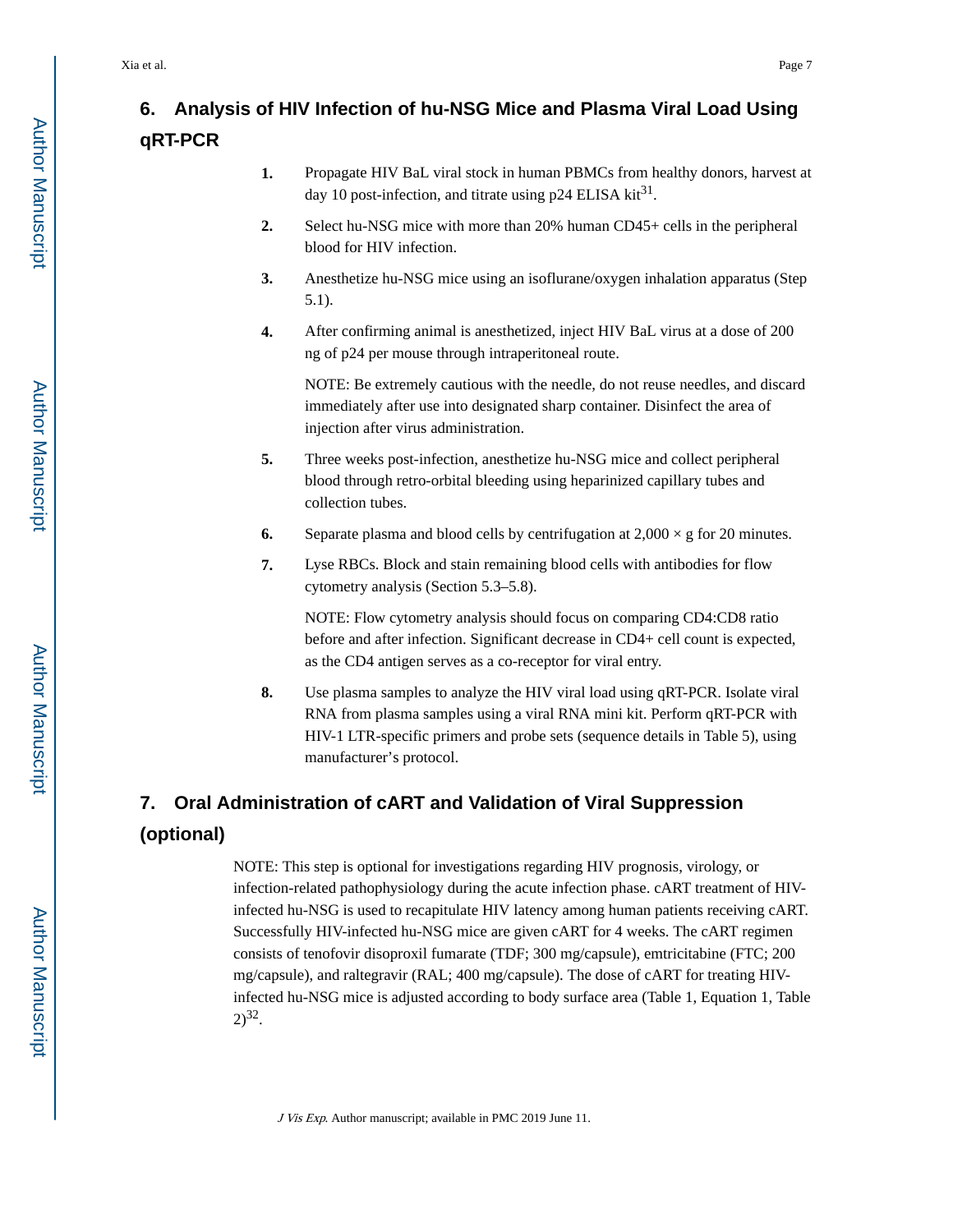**1.** Calculate the amount of each medication required for each cage during one week of treatment, taking into consideration the volume of the water bottle, the number of mice in each cage, and an average daily water intake of 4 mL per mouse.

NOTE: The key point in this step is to ensure that each mouse acquires its daily dose within 4 mL of drinking water.

**2.** Grind all three medications with adjusted doses into fine powder and dissolve the powder mixture in sweetened water (e.g., Medidrop Suralose). Change the water bottle every week with freshly dissolved cART cocktail supplied in sweetened water.

NOTE: The drug powder may not dissolve immediately, shake vigorously to achieve a homogeneous suspension before returning the bottle to the holding cage.

**3.** Collect peripheral blood samples via retro-orbital bleeding every two weeks and analyze both the CD4:CD8 ratio using flow cytometry (Section 5.3–5.8) and the plasma viral load using qRT-PCR (Section 6.6).

NOTE: Typically after 4 weeks of treatment, the plasma viral load decreases to below the detection limit and a typical CD4:CD8 ratio is restored.

### **8. Validation of Viral Rebound upon cART Withdrawal (optional)**

NOTE: This step is critical in validating the latency model, as viral rebound upon cART withdrawal provides direct evidence of a latency reservoir. It is also recommended to serve as a control experiment for therapeutic investigations on HIV rebound suppressants.

- **1.** Plan for cART withdrawal after plasma viral loads from peripheral blood samples are below the detection limit and the CD4:CD8 ratio is restored to a range between 1.5 and 2.5.
- **2.** Collect peripheral blood samples through retro-orbital bleeding every 2 weeks after cART withdrawal. Closely monitor the change in plasma viral loads (Section 6.6) as well as the CD4:CD8 ratio (Section 5.3–5.8).

### **Representative Result**

Flow cytometry analysis is frequently performed to validate the purity of isolated HSCs, evaluate engraftment levels, profile immune responses to viral infection, and survey cART efficacy. A typical antibody panel contains 4–6 individual fluorescently labeled antibodies; thus, a flow cytometer with multiple lasers and a wide selection of filters is crucial for achieving accurate results.

For initial engraftment validation, the human CD45+ cell count can range from 20% to 80%, and subsets of human leukocytes should appear as discrete populations on the flow dot-plot (Figure 2). The ratio of CD4:CD8 stays between 1.5 and 2.5 for a healthy individual; significant CD4+ depletion is typically observed upon viral infection, yielding a lower ratio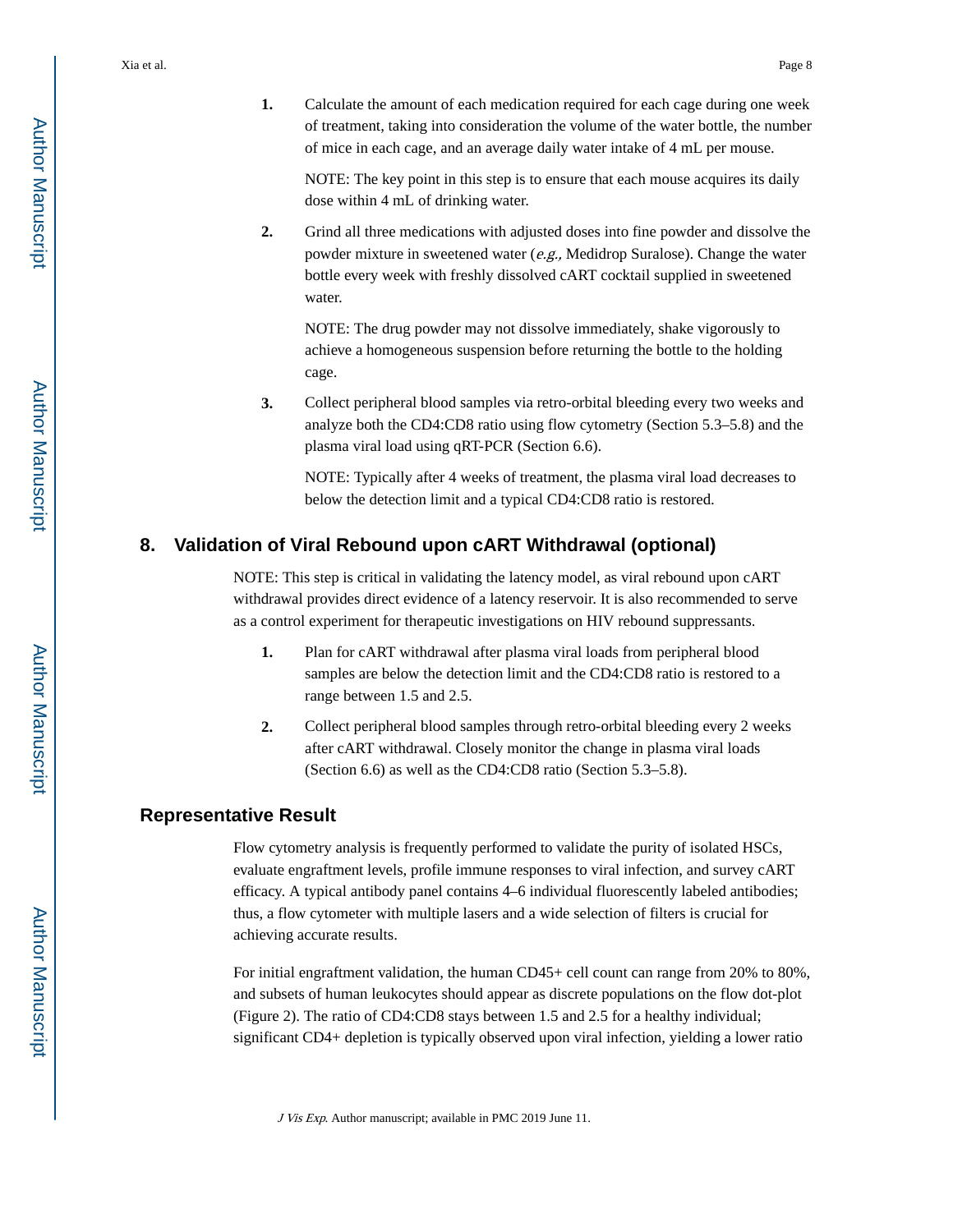of CD4:CD8; and restoration of the healthy ratio is observed upon cART treatment (Figure 3).

qRT-PCR gives a detection limit of 40 RNA copies/mL of plasma; proper dilutions are required prior to the experiment. Plasma viral loads detected using qRT-PCR throughout the course of the infection and cART regimen can be plotted and used to evaluate the efficiency of infection and cART (Figure 4).

> *Human Dose* (*mg*/*kg*) = *Animal equivalent dose* (*mg*/*kg*) × *Animal Km f actor Human Km f actor*

#### **Equation 1. Dose translation based on body surface area (BSA).**

Equation for translating human dose to dosing against small experimental animals. The  $K_m$ factor can be found in Table 2.

## **Discussion**

Immunocompromised mice engrafted with human cells/tissue present human-like physiological characteristics and are a tremendous value for pathology, pathophysiology, and immunology studies concerning human-specific diseases. Among multiple strains of immunocompromised mice, the NOD.Cg-*Prkdc<sup>scid</sup>II2r*<sup>tm1Wji</sup>(NSG) model is the most immunodeficient due to its lack of both innate and adaptive immunity, as well as ablated mouse-specific cytokine signaling<sup>3,12,19</sup>. Therefore, NSG mice have been extensively utilized in the humanization process, and it is well established that human cells repopulate in the murine peripheral blood, lymphoid and myeloid tissues, and that the mice exhibit appropriate human immune responses to infectious stimulations such as  $HIV^{27,33}$ .

Due to the host restriction of HIV, preclinical animal studies of HIV virology and infection prognosis were previously limited to non-human primates infected with simian immunodeficiency virus (SIV, the non-human primate version of  $HIV$ )<sup>3</sup>. Scientific advancements in stem cell research and the generation of NSG mice have opened up the possibility of conducting HIV research on small murine animals with lower cost and faster experimental turnover. Currently, NSG humanization can be achieved through transplantation of 1) fetal tissues and human HSCs (BLT model), 2) human PBMCs (PBL model), and 3) human HSCs (SRC model). The BLT model offers the highest engraftment efficiency as well as comprehensive development of both lymphoid and myeloid functions 34,35, but is technically demanding. The PBL model is the most convenient to establish but has a short experimental window upon engraftment resulting from GVHD; additionally it only offers decent peripheral T-cell responses and lacks lymphoid and myeloid development. For these reasons, we employed the SRC model in this protocol, with adaptations to meet the requirements for HIV investigations. The hu-NSG model is completely devoid of immune function and efficient at bone marrow homing upon radiation and transplantation; furthermore, it allows viral challenge and subsequent investigations at a younger age, avoiding the development of age-related pathological problems known to the NOD strain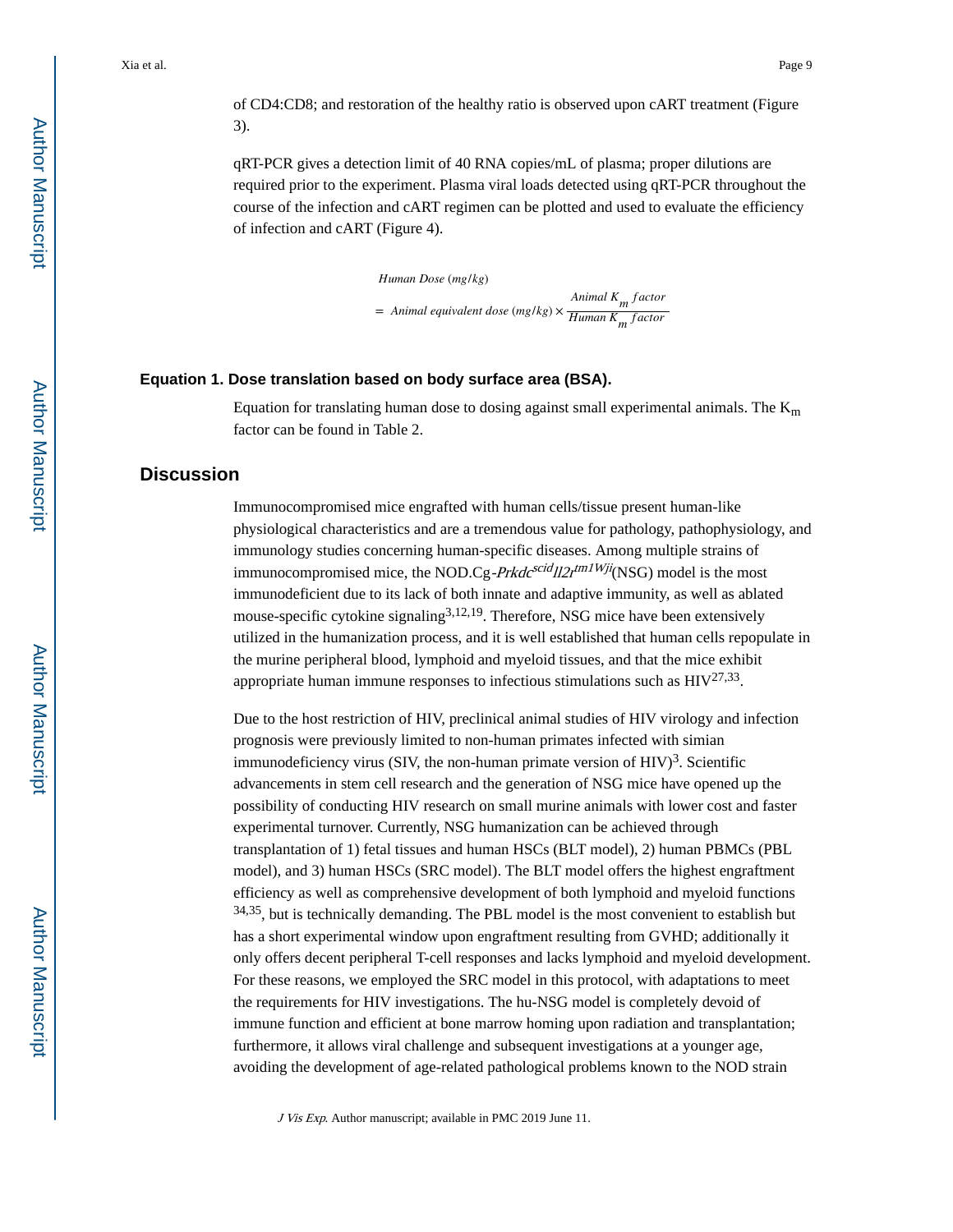background. Although T-cells in the hu-NSG model are educated in a mouse thymic environment and are only H2-restricted, multiple, if not all, subsets of human immune cells can develop in and colonize mouse lymphoid and myeloid organs. Noticeably, gutassociated lymphoid tissue of the hu-NSG model is also reconstituted with human immune cells; thus, this model could potentially support HIV mucosal transmission, similar to the BLT model $22,23$ .

One of the major obstacles to eradicating HIV is the existence of a latency reservoir among patients treated with suppressive cART<sup>33,36,37,38,39</sup>. Latently infected cells remain quiescent, and contribute to HIV viral rebound upon cART withdrawal. Latency reservoirs are anatomically located in the liver, spleen, brain, and other lymphoid tissues, and are mainly composed of memory  $CD4+T\text{-cells}^{36,40,41}$ . As reported by our group, the hu-NSG model fully supports development of the T-cell lineage, making it suitable for pathological modeling of HIV latency. We showed this model is highly susceptible to viral infection and subsequently to the cART regimen via oral administration. Dramatic viral rebound occurs immediately upon cART withdrawal, which fully supports the existence of a latency reservoir. Latently infected memory CD4+ T-cells can be isolated from the lymphoid organs of HIV-infected hu-NSG during cART, and viral outgrowth assays recapitulate viral rebound ex vivo<sup>41</sup>. The hu-NSG model and the HIV infection/cART regimen described in this protocol thus have broad applications in fields related to HIV virology, infection prognosis, latency pathophysiology, and antiretroviral therapeutics development.

The hu-NSG mouse model in this protocol requires irradiation and intrahepatic injection of HSCs at day 2–3 after birth; therefore, in-house breeding and specific housing conditions are required. Although neonatal HSC transplantation generally yields high engraftment efficiencies, in some cases severe GVHD can occur. In some cases, a significant decrease in peripheral CD45+ cell count can be observed upon infection, and in extreme conditions, peripheral blood CD45+ depletion can be observed; therefore, blood collection and flow cytometry analysis can be challenging. One of the major limitations of this hu-NSG mouse model lies within the chimeric nature of its T-cells. T-cells in the hu-NSG mouse model are educated within the mouse thymic environment and are H2-restricted instead of being HLArestricted; therefore, full recapitulation of the dynamic changes of T-cell subsets upon infection is less likely. Further, although the hu-NSG mouse model exhibits good susceptibility to HIV-1 infection, the observed plasma viral load can be several-fold lower than in the BLT model, possibly due to incomprehensive reconstitution of human lymphoid and myeloid functions.

In summary, the hu-NSG mouse depicted in this protocol offers an easy and efficient methodology for generating a humanized mouse model for HIV virology and latency studies, as an alternative to the BLT model. Despite its limitations in comprehensive lymphoid and myeloid development, the hu-NSG model has been proven susceptible to infection and responsive to cART treatment or other therapeutics<sup>22,23,24</sup>. The latency pathology model established according to this protocol recapitulates HIV viral rebound in vivo and latently infected memory CD4+ T-cells can be further isolated for additional investigation.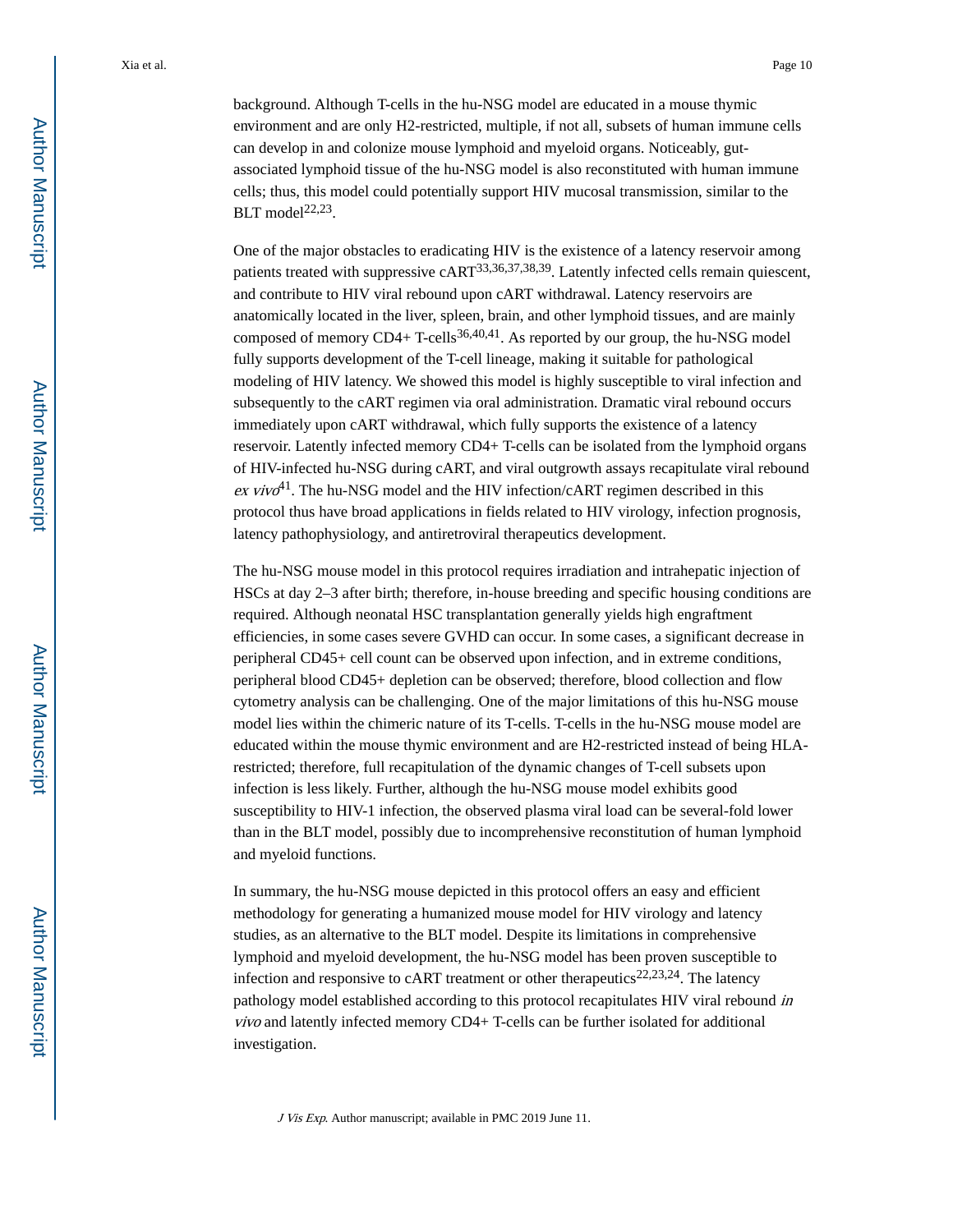### **Acknowledgements**

This work was supported by the National Institutes of Health [grant numbers R01AI29329, R01AI42552 and R01HL07470 to J.J.R.] and National Cancer Institute of the National Institutes of Health [grant number P30CA033572 to support City of Hope Integrative Genomics, Analytical Pharmacology, and Analytical Cytometry Cores]. The following reagent was obtained through the NIH AIDS Research and Reference Reagent Program, Division of AIDS, NIAID, NIH: HIV BaL virus.

## **Reference**

- 1. Greiner DL, Hesselton RA, Shultz LD SCID mouse models of human stem cell engraftment. Stem cells. 16 (3), 166–177 (1998). [PubMed: 9617892]
- 2. Rongvaux A et al. Development and function of human innate immune cells in a humanized mouse model. Nature biotechnology. 32 (4), 364–372 (2014).
- 3. Walsh NC et al. Humanized Mouse Models of Clinical Disease. Annual review of pathology. 12, 187–215 (2017).
- 4. Shultz LD, Brehm MA, Garcia-Martinez JV, Greiner DL Humanized mice for immune system investigation: progress, promise and challenges. Nature reviews. Immunology. 12 (11), 786–798 (2012).
- 5. Shultz LD, Ishikawa F, Greiner DL Humanized mice in translational biomedical research. Nature reviews. Immunology. 7, 118 (2007).
- 6. Moir S, Fauci AS B cells in HIV infection and disease. Nature reviews. Immunology. 9 (4), 235–245 (2009).
- 7. McCune JM, et al. The SCID-hu mouse: murine model for the analysis of human hematolymphoid differentiation and function. Science. 241 (4873), 1632–1639 (1988). [PubMed: 2971269]
- 8. Mosier DE, Gulizia RJ, Baird SM, Wilson DB Transfer of a functional human immune system to mice with severe combined immunodeficiency. Nature. 335, 256 (1988). [PubMed: 2970594]
- 9. Shultz LD et al. Multiple defects in innate and adaptive immunologic function in NOD/LtSz-scid mice. Journal of immunology. 154 (1), 180–191 (1995).
- 10. Ohbo K et al. Modulation of hematopoiesis in mice with a truncated mutant of the interleukin-2 receptor gamma chain. Blood. 87 (3), 956–967 (1996). [PubMed: 8562967]
- 11. Ito M et al. NOD/SCID/gamma(c)(null) mouse: an excellent recipient mouse model for engraftment of human cells. Blood. 100 (9), 3175–3182 (2002). [PubMed: 12384415]
- 12. Shultz LD et al. Human lymphoid and myeloid cell development in NOD/LtSz-scid IL2R gamma null mice engrafted with mobilized human hemopoietic stem cells. Journal of immunology. 174 (10), 6477–6489 (2005).
- 13. Ishikawa F et al. Development of functional human blood and immune systems in NOD/SCID/IL2 receptor {gamma} chain(null) mice. Blood. 106 (5), 1565–1573 (2005). [PubMed: 15920010]
- 14. Watanabe Y et al. The analysis of the functions of human B and T cells in humanized NOD/shiscid/gammac(null) (NOG) mice (hu-HSC NOG mice). International immunology. 21 (7), 843–858 (2009). [PubMed: 19515798]
- 15. McDermott SP, Eppert K, Lechman ER, Doedens M, Dick JE Comparison of human cord blood engraftment between immunocompromised mouse strains. Blood. 116 (2), 193–200 (2010). [PubMed: 20404133]
- 16. Mazurier F, Doedens M, Gan OI, Dick JE Rapid myeloerythroid repopulation after intrafemoral transplantation of NOD-SCID mice reveals a new class of human stem cells. Nature medicine. 9 (7), 959–963 (2003).
- 17. Melkus MW et al. Humanized mice mount specific adaptive and innate immune responses to EBV and TSST-1. Nature medicine. 12, 1316 (2006).
- 18. Lan P, Tonomura N, Shimizu A, Wang S, Yang Y-G Reconstitution of a functional human immune system in immunodeficient mice through combined human fetal thymus/liver and CD34+ cell transplantation. Blood. 108 (2), 487–492 (2006). [PubMed: 16410443]
- 19. Brehm MA, Bortell R, Verma M, Shultz LD, Greiner DL Humanized Mice in Translational Immunology. Translational Immunology. 285–326 (2016).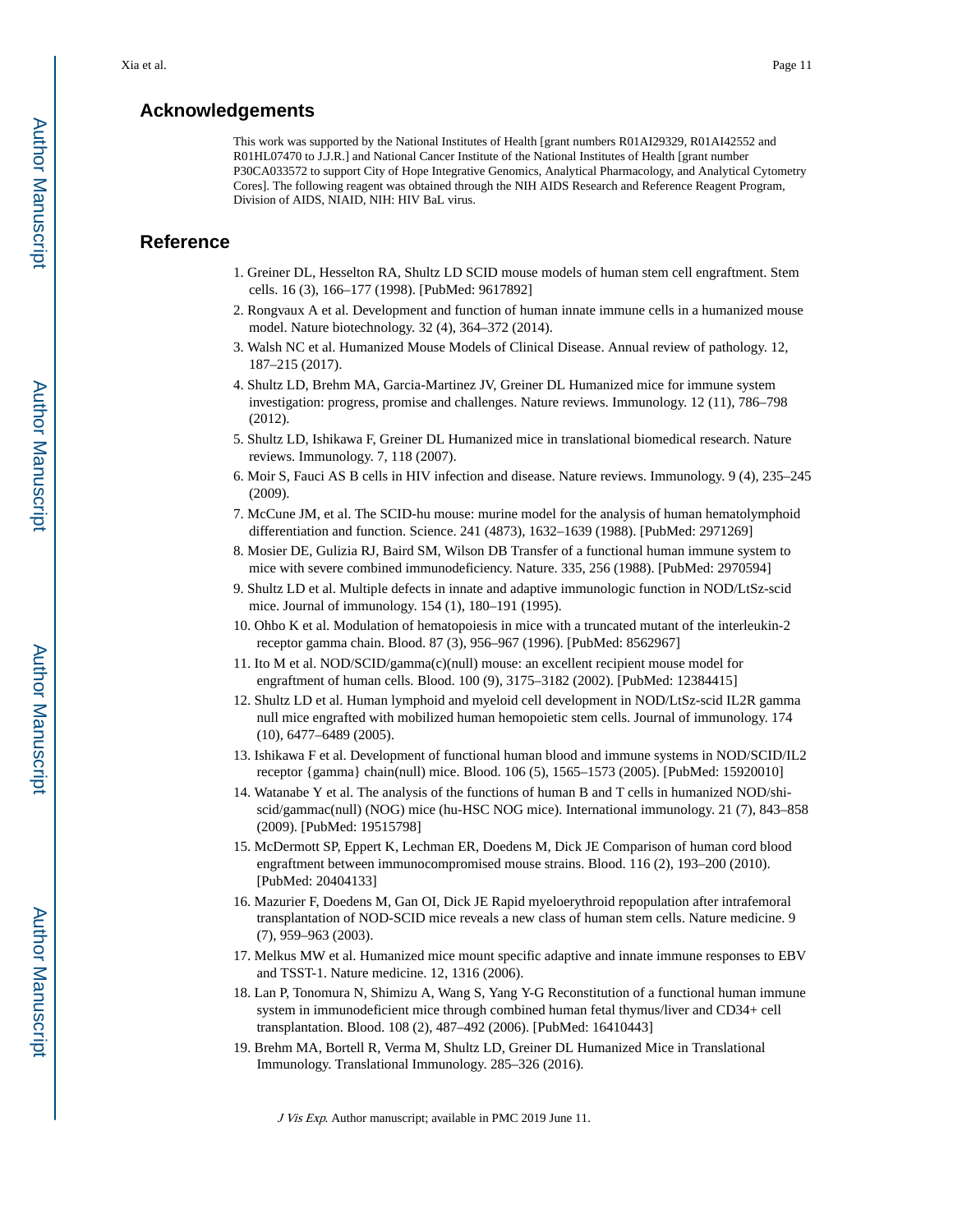- 20. King MA et al. Hu-PBL-NOD-scid ll2rgnull mouse model of xenogeneic graft-versus-host-like disease and the role of host MHC. Clinical & Experimental Immunology. 157, 104–118 (2009). [PubMed: 19659776]
- 21. Halkias J et al. Conserved and divergent aspects of human T-cell development and migration in humanized mice. Immunology and cell biology. 93 (8), 716–726 (2015). [PubMed: 25744551]
- 22. Satheesan S et al. HIV replication and latency in a humanized NSG mouse model during suppressive oral combinational ART. Journal of virology. (2018).
- 23. Zhou J et al. Receptor-targeted aptamer-siRNA conjugate-directed transcriptional regulation of HIV-1. Theranostics. 8 (6), 1575–1590 (2018). [PubMed: 29556342]
- 24. Zhou J et al. Cell-specific RNA aptamer against human CCR5 specifically targets HIV-1 susceptible cells and inhibits HIV-1 infectivity. Chemistry & biology. 22 (3), 379–390 (2015). [PubMed: 25754473]
- 25. Brechtl JR, Breitbart W, Galietta M, Krivo S, Rosenfeld B The use of highly active antiretroviral therapy (HAART) in patients with advanced HIV infection: impact on medical, palliative care, and quality of life outcomes. Journal of pain and symptom management. 21 (1), 41–51 (2001). [PubMed: 11223313]
- 26. Richman DD, Margolis DM, Delaney M, Greene WC, Hazuda D, Pomerantz RJ The Challenge of Finding a Cure for HIV Infection. Science. 323 (5919), 1304–1307 (2009). [PubMed: 19265012]
- 27. Pace MJ, Agosto L, Graf EH, O'Doherty U HIV reservoirs and latency models. Virology. 411 (2), 344–354 (2011). [PubMed: 21284992]
- 28. Van Herck H et al. Blood sampling from the retro-orbital plexus, the saphenous vein and the tail vein in rats: comparative effects on selected behavioural and blood variables. Laboratory animals. 35 (2), 131–139 (2001). [PubMed: 11315161]
- 29. Autissier P, Soulas C, Burdo TH, Williams KC Evaluation of a 12-color flow cytometry panel to study lymphocyte, monocyte, and dendritic cell subsets in humans. Cytometry. 9999A, NA-NA (2010).
- 30. Lu W, Mehraj V, Vyboh K, Cao W, Li T, Routy J-P CD4:CD8 ratio as a frontier marker for clinical outcome, immune dysfunction and viral reservoir size in virologically suppressed HIV-positive patients. Journal of the International AIDS Society. 18, 20052 (2015). [PubMed: 26130226]
- 31. van't Wout AB, Schuitemaker H, Kootstra NA Isolation and propagation of HIV-1 on peripheral blood mononuclear cells. Nature protocols. 3, 363 (2008). [PubMed: 18323807]
- 32. Reagan-Shaw S, Nihal M, Ahmad N Dose translation from animal to human studies revisited. FASEB journal: official publication of the Federation of American Societies for Experimental Biology. 22 (3), 659–661 (2008). [PubMed: 17942826]
- 33. Han Y, Wind-Rotolo M, Yang H-C, Siliciano JD, Siliciano RF Experimental approaches to the study of HIV-1 latency. Nature reviews. Microbiology. 5 (2), 95–106 (2007). [PubMed: 17224919]
- 34. Marsden MD et al. HIV Latency in the Humanized BLT Mouse. Journal of virology. 86 (1), 339– 347 (2012). [PubMed: 22072769]
- 35. Karpel ME, Boutwell CL, Allen TM BLT humanized mice as a small animal model of HIV infection. Current opinion in virology. 13, 75–80 (2015). [PubMed: 26083316]
- 36. Durand CM, Blankson JN, Siliciano RF Developing strategies for HIV-1 eradication. Trends in immunology. 33 (11), 554–562 (2012). [PubMed: 22867874]
- 37. Van Lint C, Bouchat S, Marcello A HIV-1 transcription and latency: an update. Retrovirology. 10, 67 (2013). [PubMed: 23803414]
- 38. Xu L, Zhang Y, Luo G, Li Y The roles of stem cell memory T cells in hematological malignancies. Journal of hematology & oncology. 8, 113 (2015). [PubMed: 26462561]
- 39. Chun T-W, Moir S, Fauci AS HIV reservoirs as obstacles and opportunities for an HIV cure. Nature immunology. 16 (6), 584–589 (2015). [PubMed: 25990814]
- 40. Redel L et al. HIV-1 regulation of latency in the monocyte-macrophage lineage and in CD4+ T lymphocytes. Journal of leukocyte biology. 87 (4), 575–588 (2010). [PubMed: 19801499]
- 41. Laird GM et al. Rapid Quantification of the Latent Reservoir for HIV-1 Using a Viral Outgrowth Assay. PLoS pathogens. 9 (5), e1003398 (2013).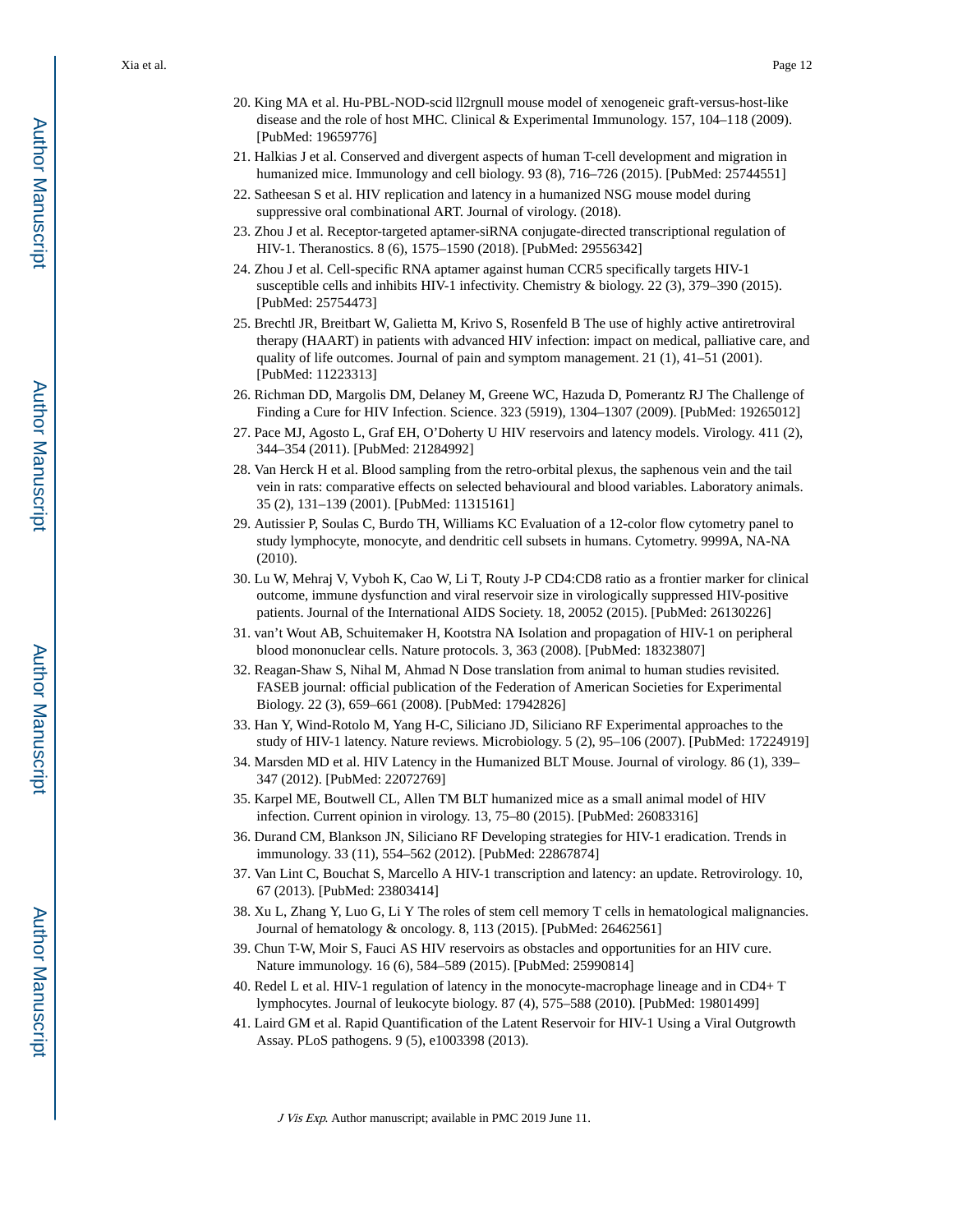

#### **Figure 1. Syringe/needle setup used for intrahepatic injection.**

The custom-made Hamilton 280508 syringe/needle setup includes a 30-gauge, 51-mm-long needle with a beveled edge and an attached 50-μL glass syringe. Maximum injection volume in this procedure is 25 μL.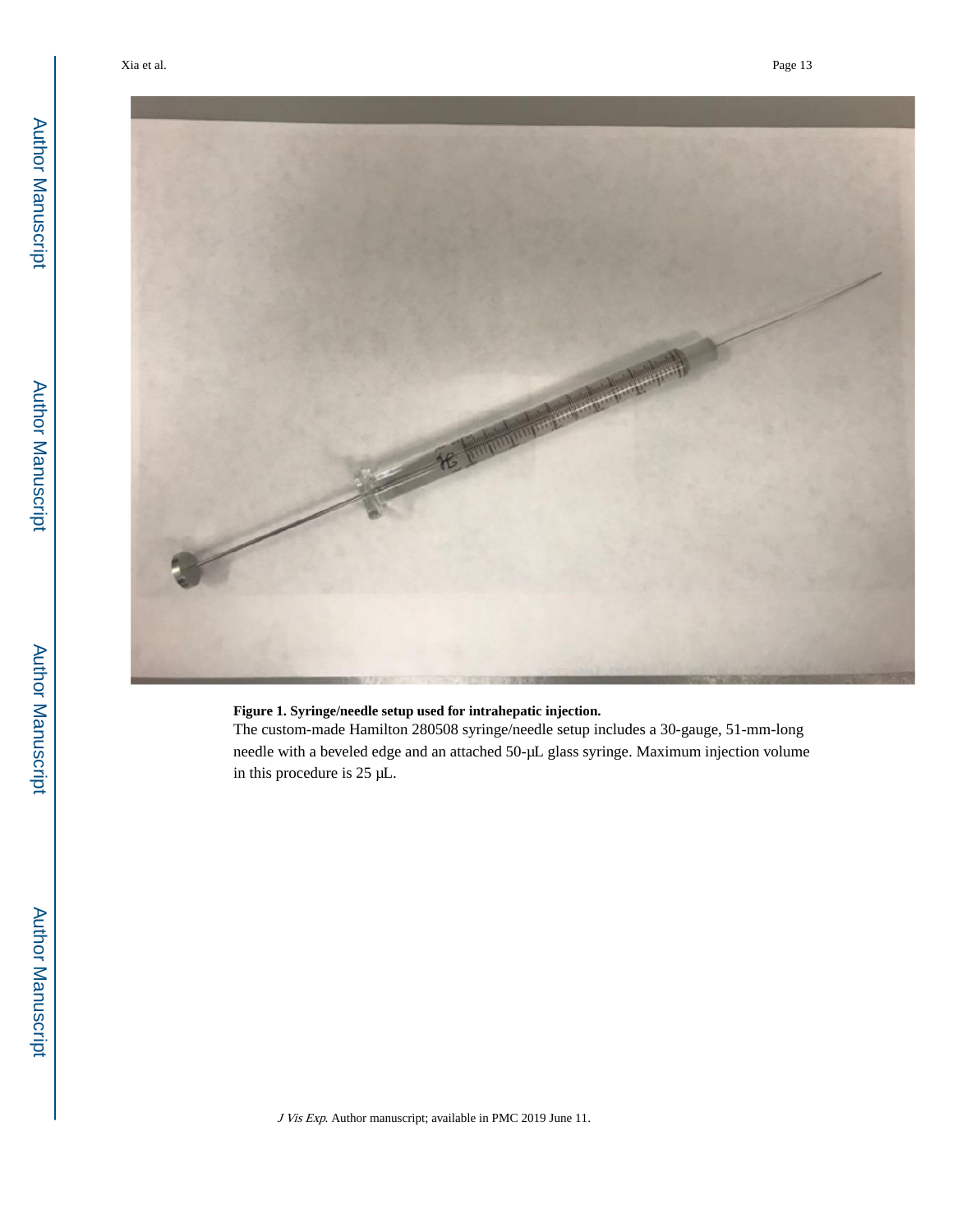Xia et al. Page 14



#### **Figure 2. Flow cytometry data represent successful engraftment and the developments of lymphoid and myeloid cells in the peripheral blood.**

Successfully prepared peripheral blood samples should have discrete population separations, and a well-engrafted hu-NSG mouse should have T-cell, B-cell and monocyte positive populations presented in the peripheral blood. A CD34:CD8 chart is recommended for ratio calculation. **a)** Successful engraftment showed more than 25% CD45+ human leukocytes in the peripheral blood; discrete population of **b)** B-cells, **c)** monocytes, **d)** T-cells among human CD45+ leukocyte; **e)** CD4+ helper T-cells and **f)** CD8+ cytotoxic T-cells are well separated, and **g)** yields a ratio between 1.5 to 2.5 in this uninfected hu-NSG.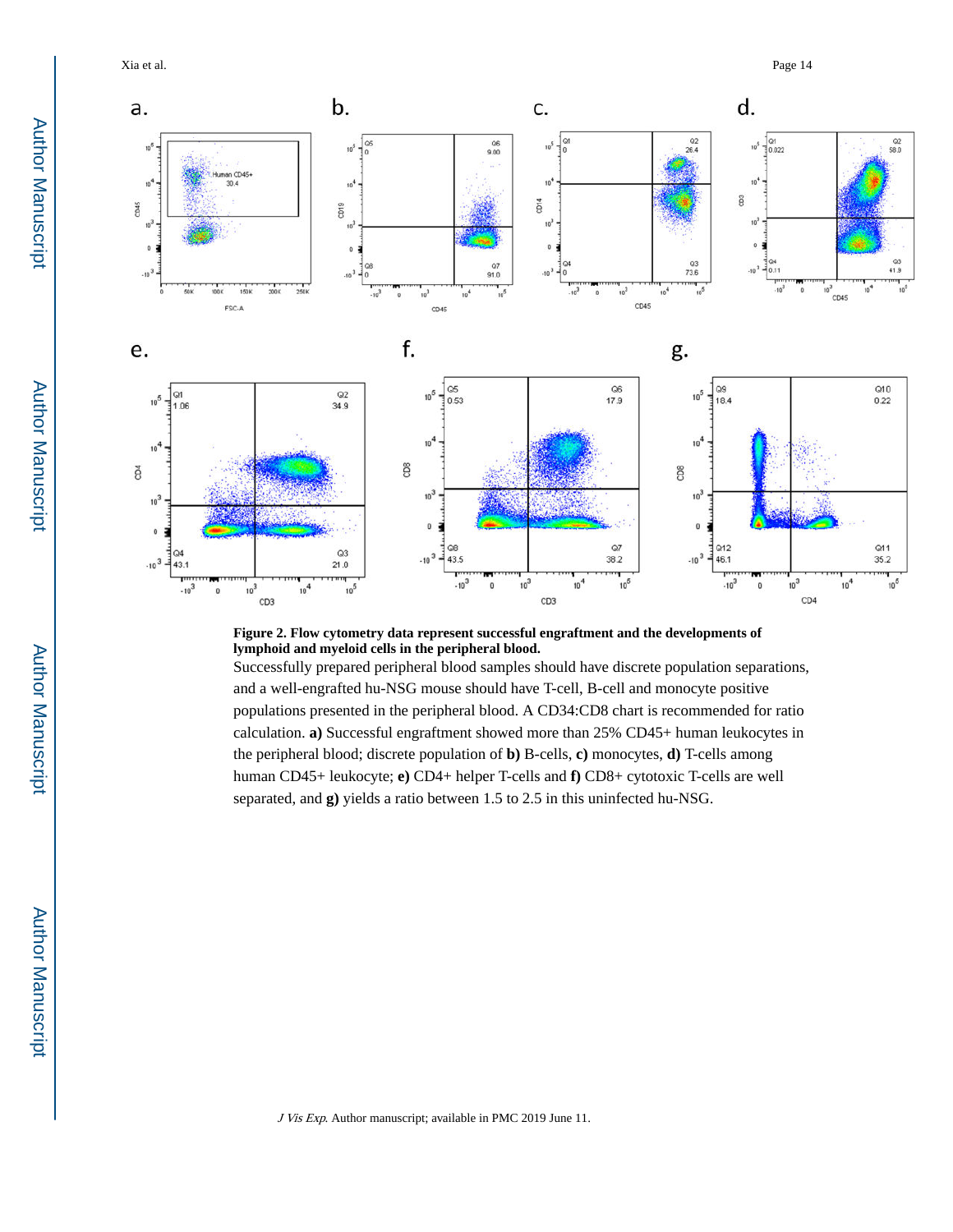Xia et al. Page 15

b







As infection progresses, the CD44:CD8 ratio decreases from 1.5–2.5 to >1.0, CD4:CD8 ratio has been served as a clinical parameter in evaluating HIV prognosis as well as treatment efficacies. **a)** Representative flow data indicating the change in CD4:CD8 ratios during the experimental course; **b)** Comparison trend chart indicating the effectiveness of cART, which can be identified as restored percentage of CD4+ T cells. Detection of CD4+ T cell count by flow cytometry. N: number of tested mice = 6; Error bars: means  $\pm$  SEM. \* p <0.05, \*\*  $p \le 0.01$ , \*\*\* $p \le 0.001$ , \*\*\*\*  $p \le 0.0001$ , ns: no significant different. Two-way ANOVA analysis is employed. Figure is reprinted with permission $^{22}$ .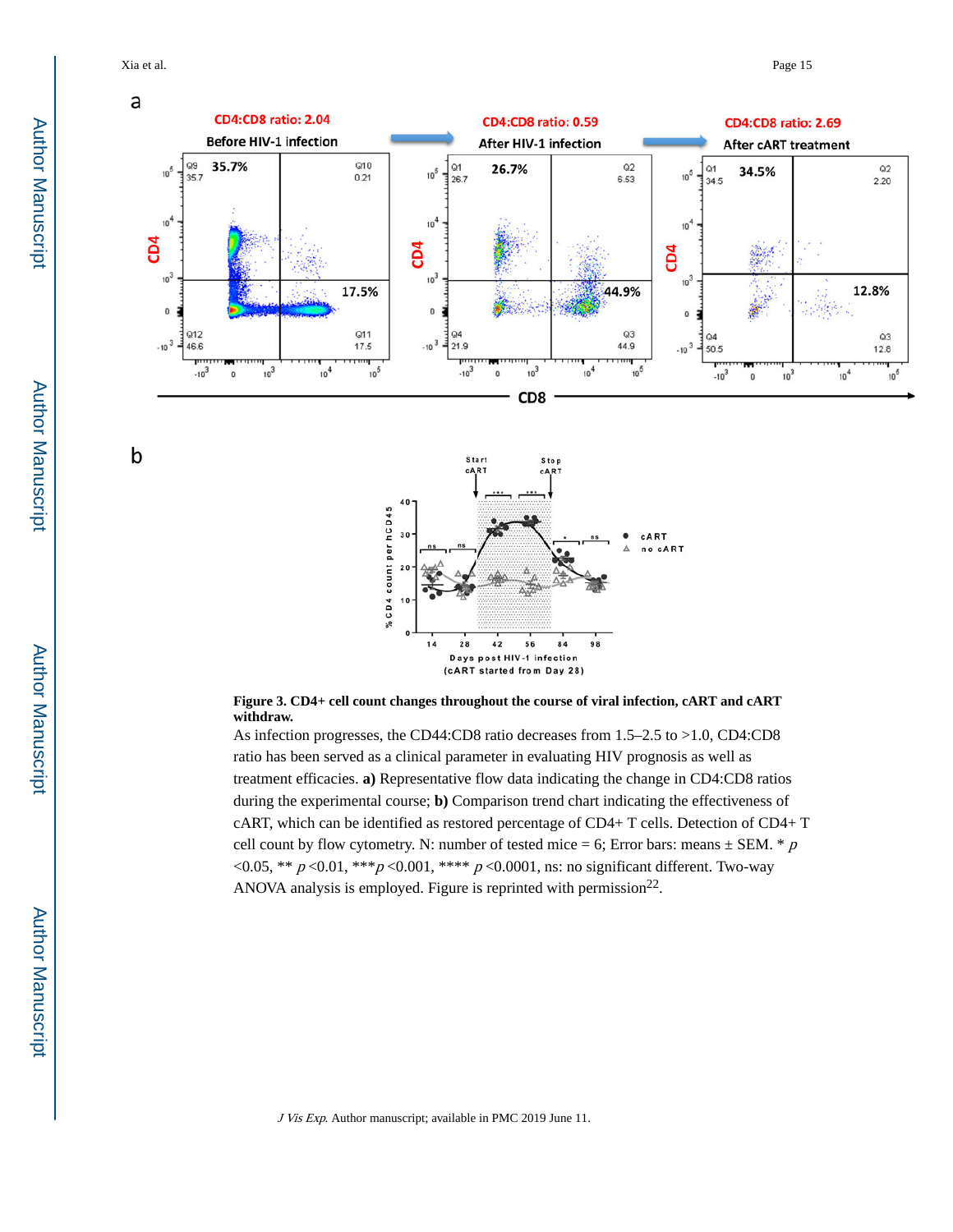

#### **Figure 4. Changes of serum viral RNA copy numbers throughout the course of viral infection, cART and cART withdraw**

Detection of plasma viremia in the HIV-infected hu-NSG mice by qRT-PCR. The shaded area indicates the time period during which the mice received cART (from Day 28 to Day 70 as shown). The limit of detection (indicated by the dashed line) of the PCR assay is  $(\sim 110 -$ 160 RNA copies/mL) in 50 to 80 μL of plasma obtained through the tail vein. Star (\*) indicates viral RNA not detected in cART treated animals at Day 56. Serum viral RNA copy number analyzed from peripheral blood samples serves as direct evidence concerning the degree of viral infection. It should be in the agreement with the CD4 flow analysis. N: number of tested mice = 6; Error bars: means ± SEM. \*  $p < 0.05$ , \*\*  $p < 0.01$ , \*\*\*  $p < 0.001$ , \*\*\*\*  $p$  <0.0001, ns: no significant different. Two-way ANOVA analysis is employed. Figure is reprinted with permission $^{22}$ .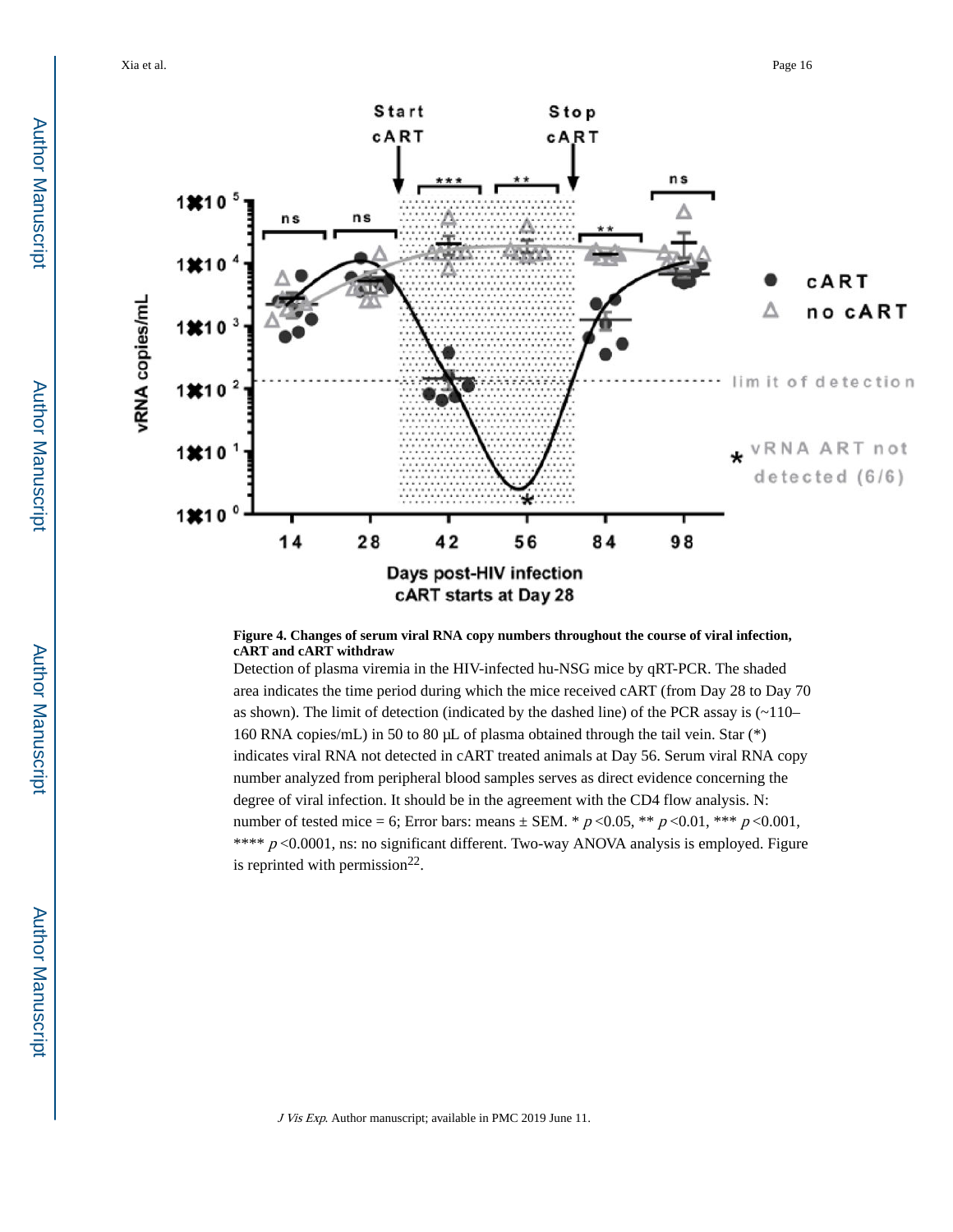#### **Table 1.**

Daily dose of individual medication in cART regimen

| <b>Medication</b>             | Daily Dose (mg) |
|-------------------------------|-----------------|
| Tenofovir disoproxil fumarate | 300             |
| Emtricitabine                 | 200             |
| Raltegravir                   | 800             |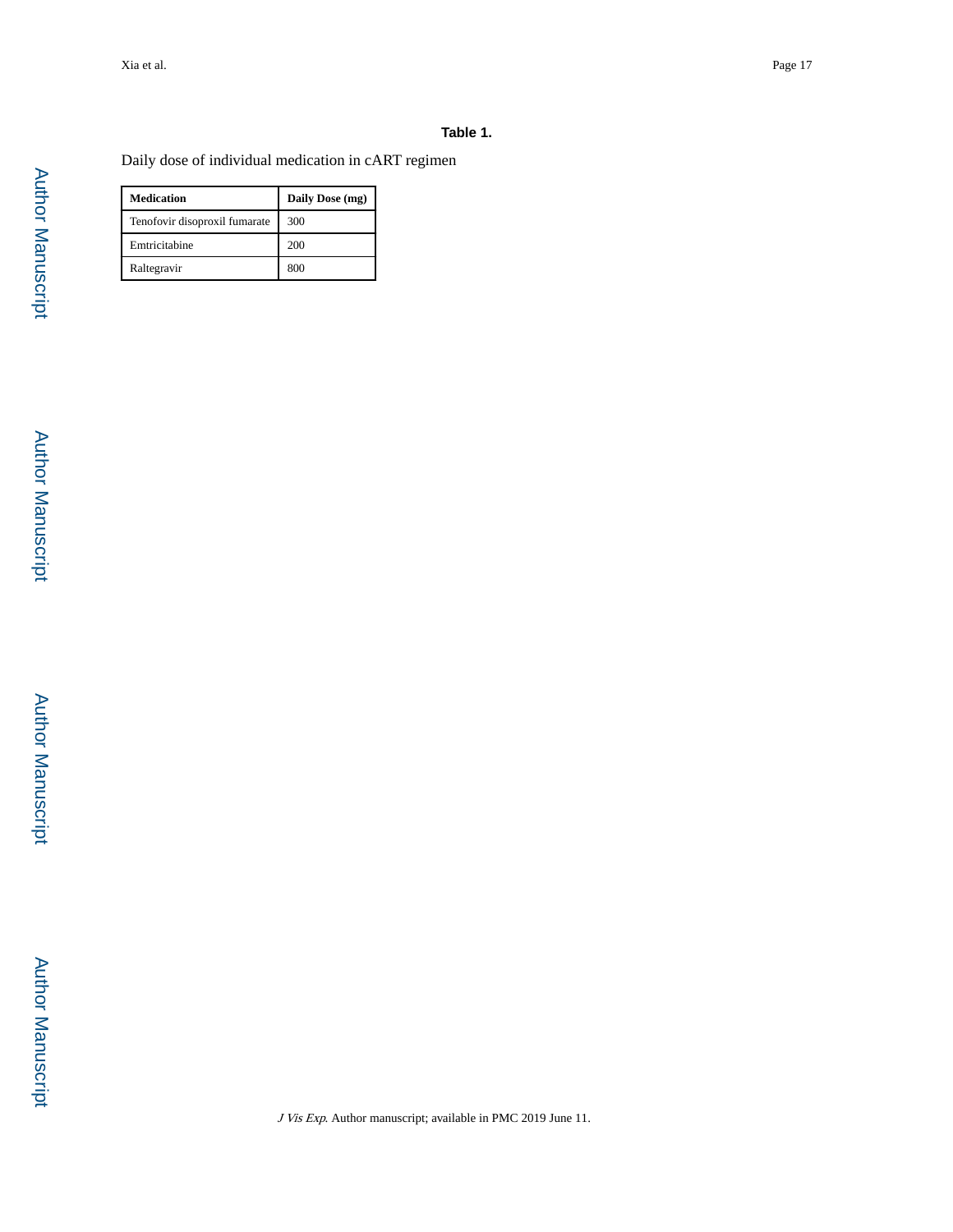#### **Table 2.**

Weight, BSA and Km factor chart for dose conversion

| <b>Species</b> | Weight (kg) | BSA(m <sup>2</sup> ) | $K_{m}$ factor |
|----------------|-------------|----------------------|----------------|
| Human          |             |                      |                |
| Adult          | 60          | 1.6                  | 37             |
| Child          | 20          | 0.8                  | 25             |
| Mouse          | 0.02        | 0.0007               | 3              |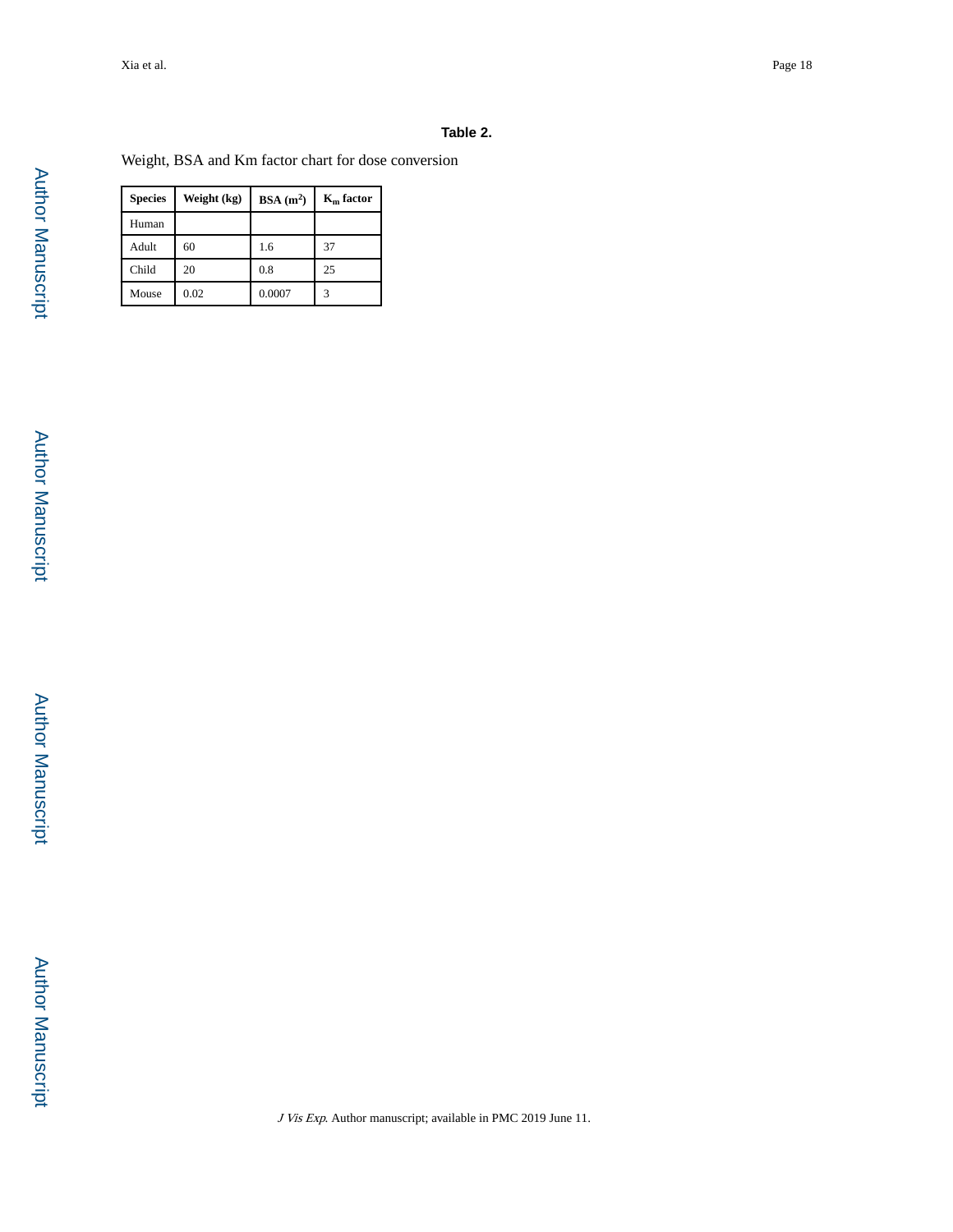#### **Table 3.**

Blocking cocktail for isolated blood cells

| <b>Reagent</b>               | *<br>Volume (µl) | <b>Final Concentration</b> |
|------------------------------|------------------|----------------------------|
| 0.01% BSA in PBS             | 98               |                            |
| $10 \text{ mg/ml human IgG}$ |                  | $100 \mu g/ml$             |
| $10 \text{ mg/ml}$ mouse IgG |                  | $100 \mu g/ml$             |
|                              | 100              |                            |

\* Recipe is for one cell sample blocked in 100 μl blocking cocktail. Adjust the volume accordingly with sample numbers.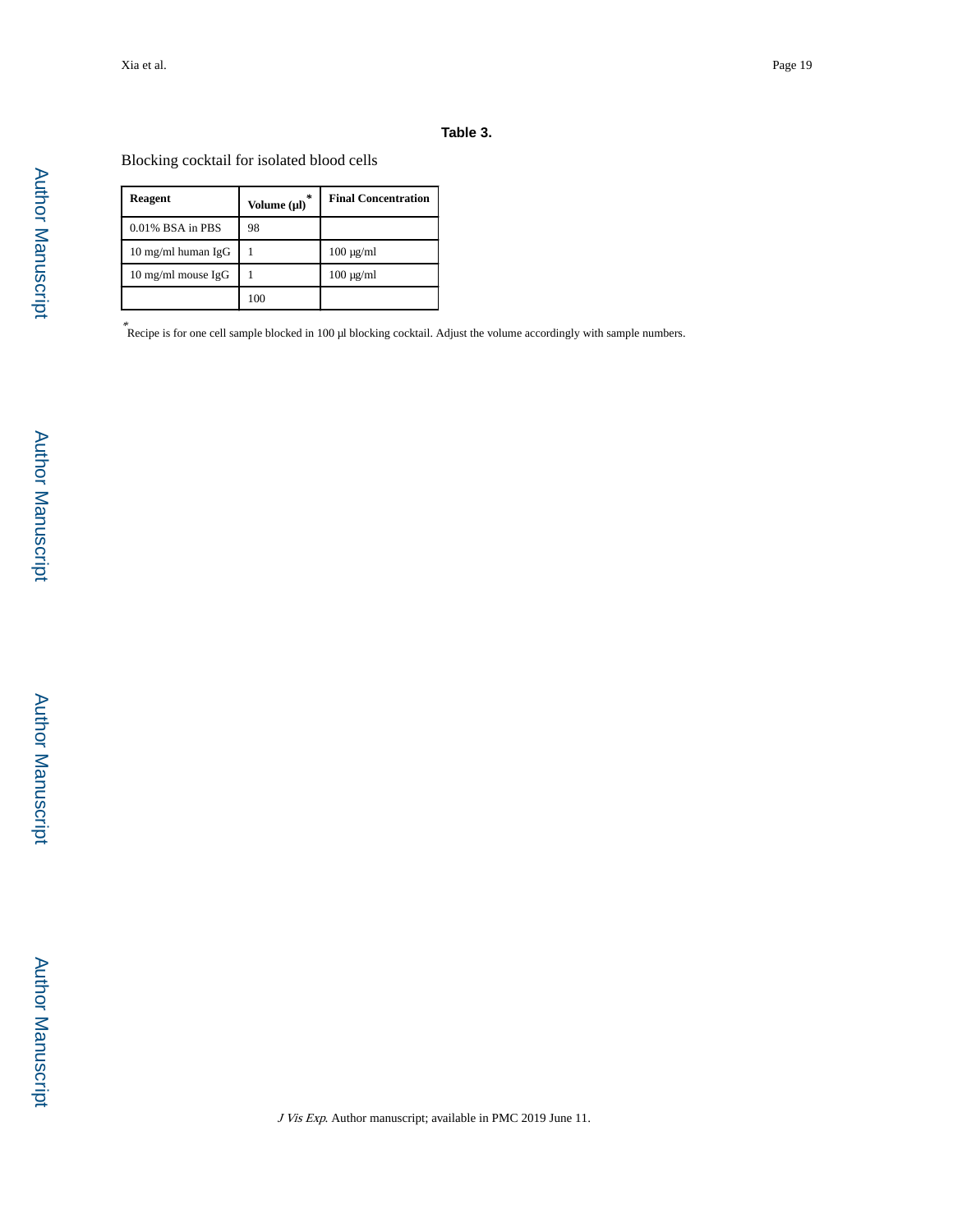#### **Table 4.**

## Suggested multi-color flow panel

| Antibody         | <b>Fluorophore</b> | Ex. Max | Em. Max |
|------------------|--------------------|---------|---------|
| CD45             | <b>BB515</b>       | 490 nm  | 515 nm  |
| CD3              | PE-Cy7             | 496 nm  | 785 nm  |
| CD4              | Pacific Blue       | 401 nm  | 452 nm  |
| C <sub>D</sub> 8 | <b>BUV395</b>      | 348 nm  | 395 nm  |
| CD14             | APC-Alexa 750      | 650 nm  | 774 nm  |
| CD19             | PE                 | 496 nm  | 578 nm  |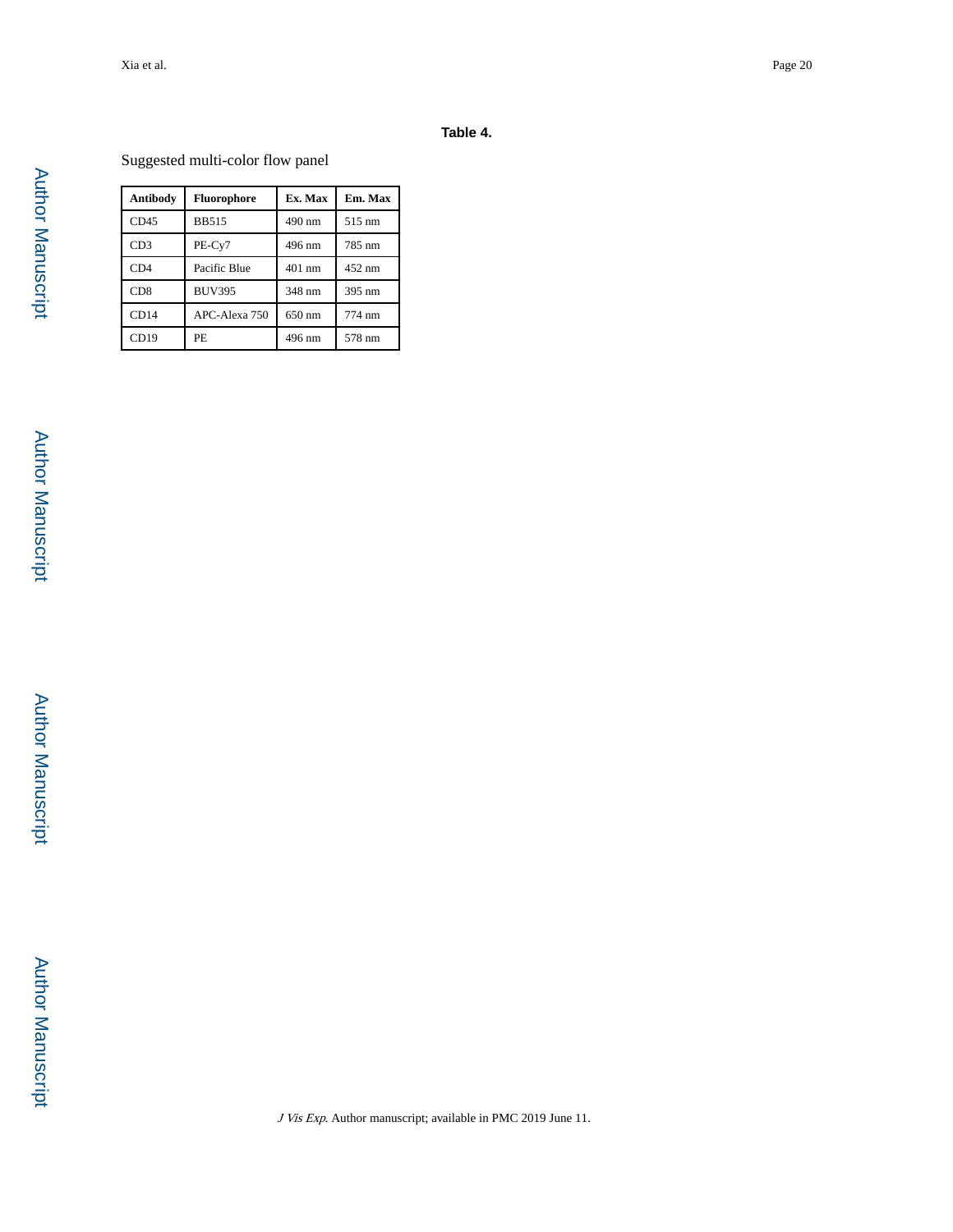#### **Table 5.**

#### HIV-1 LTR Primers and probe

|  | Forward Primer   5'-GCCTCAATAAAGCTTGCCTTG-3'         |
|--|------------------------------------------------------|
|  | Reverse Primer   5'-GGCGCCACTGCTAGAGATTTT-3'         |
|  | $5'$ -AAGTAGTGTGTGCCCGTCTGTTAGTGTTGACT-3 $^{\prime}$ |

\* 5′-FAM, 3′-Black Hole Quenche 1